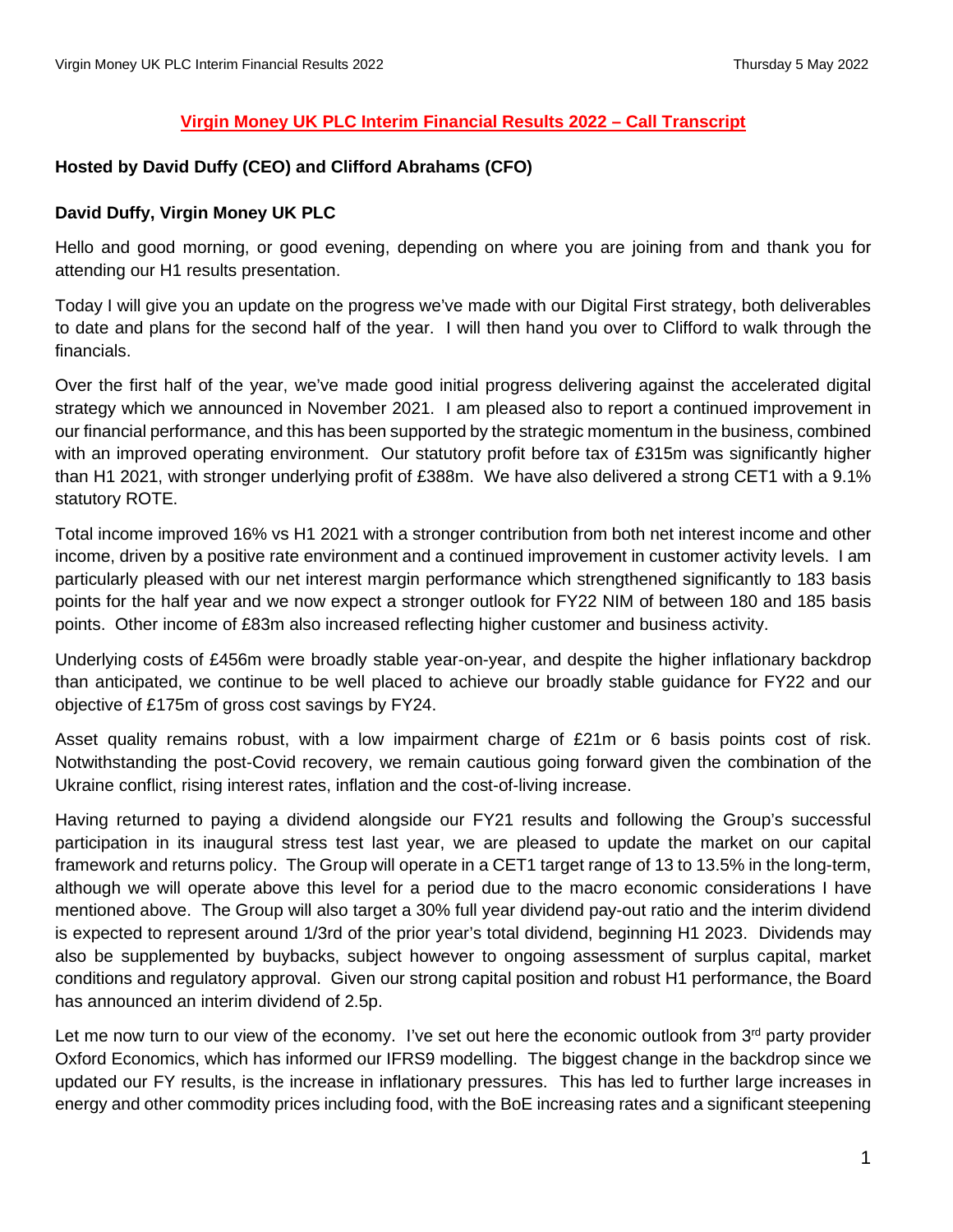of the yield curve in response. The latest outlook for GDP currently remains resilient, despite slowing growth in Q1 and the base case suggests that the economy has broadly recovered back to pre-pandemic levels.

Consumer activity levels remain strong across our credit card book, with spending now above pre-pandemic levels across all categories, including travel. There is some potential that we could see slower growth in certain segments, such as the mortgage market, as rates rise further, but to date that's been limited.

Expectations for peak unemployment levels continue also to reduce in the most recent outlook, with levels predicted to remain below 4% in the base case. Our early warning indicators also continue to be benign, and whilst the outlook is more uncertain, we are tracking these inflationary pressures carefully for any impacts this is having on the costs of living for individuals and our business customers. However, overall, our book is performing well and will be closely monitored.

Let me now turn to slide 6 on growth. We have continued to focus on leveraging our brand to drive digital growth in key target segments, and we have made a good start to the year, with relationship deposits and unsecured balances continuing to benefit from strong demand. The launch of new propositions and extended loyalty schemes has also been successful. Our national launch of the Business bank will ensure that we are well placed for growth over the remainder of the year as the sector volumes recover.

Relationship deposits grew 4.2% in H1, benefitting from higher new sales of our Virgin Money Personal and Business Current Accounts. PCA sales continue to be supported by attractive switching offers and we added the option for debit card cash-back to PCAs in January. To date, c.120k customers have signed up and are earning, on average, 7.5% cash-back on qualifying purchases. PCA sales in Q2 were double those of Q1, and since the launch of the re-branded Virgin Money PCA in late 2020, we have opened c.180k new PCAs. We will continue to drive this growth by introducing new packages supported by Virgin Red.

Unsecured lending grew 7% over the half, supported by record new credit card account opening levels. Q2 saw c.175k opened, beating the previous record, set in Q1. Our overall proposition remains strong with prudent underwriting and c.350k customers have now signed up to our cash-back offering. The strength of our entire credit card portfolio has seen us deliver above market growth, and we now have c.8% share of the UK cards market. We have implemented Instalment Credit capabilities, allowing our customers access to 'Buy Now Pay Later' functionality in the credit card mobile app, importantly this option is offered within a customer's existing credit limit. Our version of BNPL is supported by deep experience in risk management, anti-money laundering and of course qualifying credit criteria.

Our digital BCA was launched in November. This new fee-free M-account offers businesses debit card cashback and access to new propositions including M-Track and our soon to be launched Marketplace. The strength of the existing proposition has doubled BCA sales in Q2 vs Q1.

BAU business lending saw a 20% increase in drawdowns QoQ as the lending pipeline builds well into H2. This generated net growth of 1% in the second quarter, although the overall book reduced 2.5% in the half, which is a reflection of a 13% reduction in the government scheme lending book. The government lending book is performing as expected and claims for defaults have been paid in full by Her Majesty's Treasury, and incidences of fraud are extremely low.

I will now touch on the digital momentum of the bank. I am delighted with the momentum that we have achieved in all three of our key strategic digital themes outlined in November. We announced, if you recall, our intention to move to a fully digital capability with close to 100% digital origination, full digital processing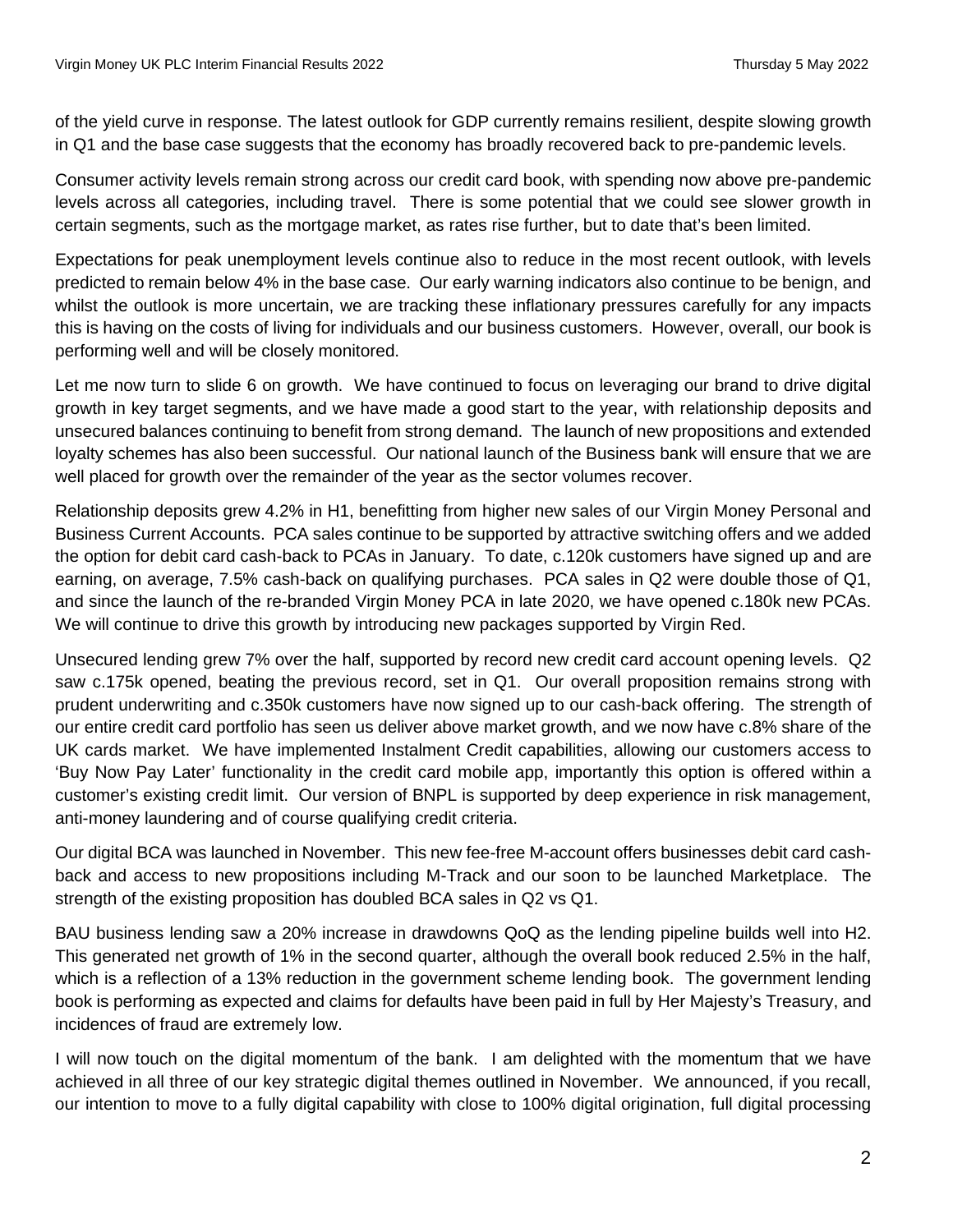and a strong pipeline of new propositions, supported by a digitally led employment model which we call 'A Life More Virgin'.

Digital Sales of personal banking products (ex. mortgages) are now 97% of total sales, and PCA digital adoption has picked up from 62% to 64%, driving towards our 80% target by FY24. We have made good progress in digitising key customer journeys, with 42% now fully digitised, up from 27% at FY21.

An example of processing efficiency is our voice-based interactions which have reduced 10 percentage points as digital solutions such as chatbots are introduced. Chatbots were first deployed in January and have now dealt with c.650k customer queries, 55% of which were without colleague intervention. This percentage is likely to continue to increase over the rest of the year and will materially improve efficiency and customer service.

We are also continuing to make strong progress in the Colleagues and Property workstream. We launched 'A Life More Virgin' earlier this year and delivered gender-neutral, harmonised working terms, enhanced colleague benefits and a trust-based approach which enables flexible and remote working. This has allowed us to tap into new, more diverse talent pools and applications for positions at Virgin Money have risen dramatically as a consequence. As a result, engagement scores for the period have increased to 73% from 68% at FY21.

As we continue to evolve our senior leadership team for our digital future, we have also made progress on the diversity of our senior leadership, and I am pleased to welcome Syreeta Brown, who joined the Group in November 2021 as Group Chief People and Communications Officer and Susan Poot who joined the group in January 2022 as Group Chief Risk Officer.

As we forecast, greater remote working capability is also enabling the Group to reduce its property footprint by more than 20% since FY21, and branch numbers have been reduced as announced in September 2021. The changes in customer demand for more digital-led services will probably continue to evolve and we will monitor customer behavioural changes closely.

We are mobilising the first phase of our Cloud migration in partnership with Microsoft which will begin in FY23 and will drive greater cost efficiencies. We are also making good progress on the digitisation of the bank and are in the process of de-commissioning legacy applications, while building the new applications required to support the new Cloud infrastructure.

Let me now turn to slide 8 which looks ahead to the next 6 months. In H2, we will continue to focus on growing in our target segments and delivering exciting new digital propositions for customers, while at the same time continuing to improve our efficiency and customer service.

We are making really good progress building our digital wallet with our partner Global Payments. As signalled in November, the wallet will offer enhanced product and payment functionality, as well as an integrated Virgin Red loyalty scheme and we remain on track to share the first iteration of the wallet later this year.

Following the successful launch of our debit card cash back programme across Business and Personal, we will soon launch our Gen-Z 'Multiply' proposition which is a subscription-based instalment credit offering, and this is designed to help Gen-Z customers build their credit scores whilst accessing credit responsibly.

In the second half of the year we will also build on our M-Track proposition for Business customers. M-Track makes it much simpler for small businesses to manage their money, saving them time and giving them control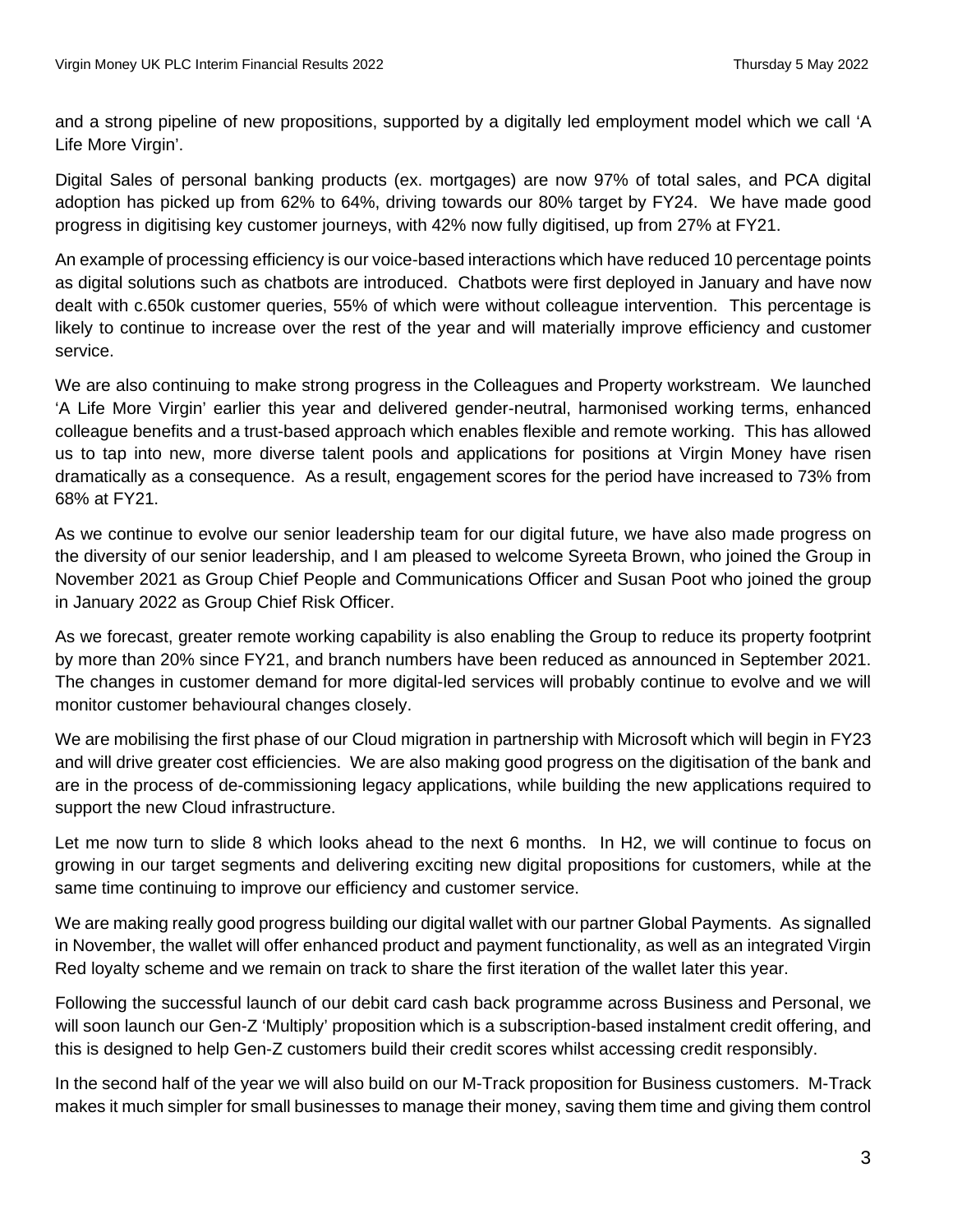by providing customers with a snapshot view of their business performance. This snapshot draws together data from their current account, accountancy software, e-commerce platform, social media and other business tools. We will also launch an integrated business marketplace, which helps customers realise business opportunities and to access and integrate specialist solutions such as expense management, tax management, business insurance, invoice discounting and many other services which are important to small businesses. We've developed this customer solution in partnership with Fintechs and the combination of the M-Track and Marketplace apps will I think, allow us to deliver a unique offering in the marketplace.

In the second half of the calendar year, we will also deliver our automated direct mortgage capability. Utilising a modern cloud-based platform, it will drive improved service across both direct and intermediary channels with better turnaround times for our customers and higher conversion. Finally, following the recent launch of our new digital travel insurance proposition, we will broaden our offering and unlock further business opportunities, starting with the launch of a refreshed home insurance proposition.

This combination of new propositions will I think, position Virgin Money as a leader in digital, innovative solutions for all of our customers and will drive our growth potential.

Let me now pass you over to Clifford to take you through the key financials.

# **Clifford Abrahams, Virgin Money UK PLC**

## Thanks, David.

I'm pleased to report very strong financial performance in the first half, with good momentum reflecting our digital strategy in execution. You will recognise slide 10 from the full year where we reported strong progress across our key metrics. You can see we have developed further this track record during H1.

As David explained, we've been working hard to improve propositions and so have continued to grow relationship deposits and unsecured balances, shown top left on Slide 10. Top right, you can see that commercial performance has supported a very strong net interest margin improvement to 183 basis points in the first half. With costs and CoR well controlled, we continue to improve RoTE, reporting 11.7% in the first half on an underlying basis; with the gap to statutory further narrowing. Consequently, capital continues to be strong, supporting an interim dividend payment per share of 2.5p, and we were pleased with our performance in our inaugural stress test enabling us to announce today our updated capital framework, as promised.

Now turning to the details for H1 performance from slide 11. I'll comment on profitability first. David has given you the highlights and I'm pleased to report a strong performance with 58% growth in underlying profit year-on-year. That performance reflects improved NII, with NIM increasing by 27 basis points relative to the first half of last year; other income at £83m, reflecting improving activity levels; costs broadly stable, as promised, and impairments, remaining low.

Moving now to statutory profit on slide 12. It's good to see strong underlying performance also driving improved statutory profit in the first half. In line with our Digital First strategy, there was a £46m charge in the first half, and we expect to spend more in H2 as our Digital First strategy builds momentum. TNAV per share improved to 313p, largely driven by statutory profit.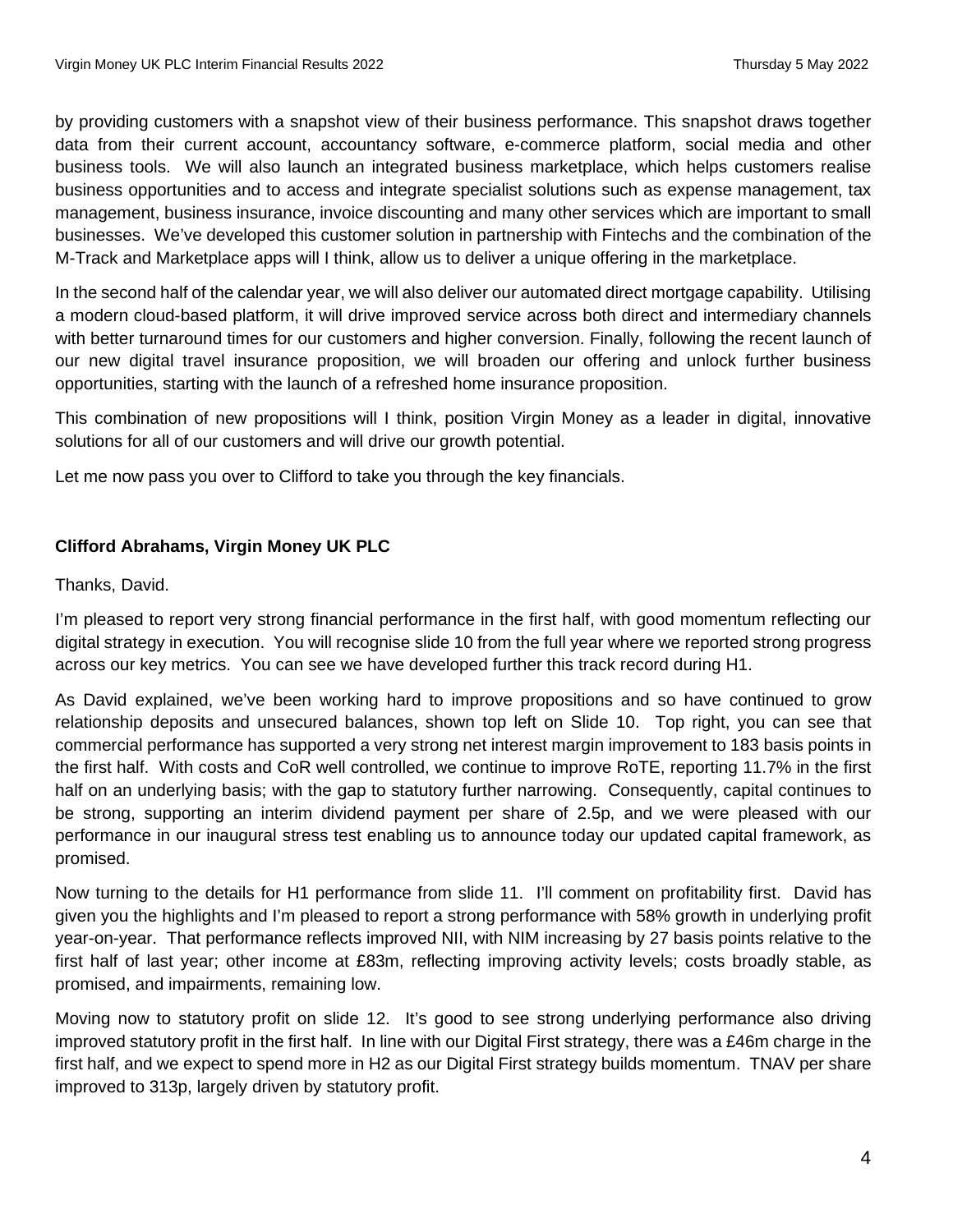I will now talk you through the balance sheet, starting with funding on slide 13. We delivered further growth in customer relationship balances which were up 4% in the first half, supported by a strong performance in new current accounts. We improved our funding mix, reducing more expensive term funding during the period, which drove the overall reduction in cost of deposits, despite higher base rates. It is good to see relationship deposits now comprising 50% of total customer deposits – a pleasing milestone. We increased our wholesale funding, given the reduction in term deposits.

Moving now to lending on slide 14. You'll see here that we have managed overall volumes broadly flat across the period, with strong growth in Unsecured offset by modest reductions across Mortgages and total Business.

In Mortgages, we have been selective on new business volumes given the competitive backdrop. At the full year, I mentioned that we were seeing spreads below the back book and that trend has continued through the first half. So, we are comfortable with our defensive performance and will look to regrow the mortgage book, with the market, when pricing is more attractive.

Business lending has reduced 2.5%, reflecting reductions in government-guaranteed lending schemes as expected. In the BAU Business book, we saw growth in balances in second quarter. As David mentioned, we are building a strong pipeline here into the second half of the year and we expect to see these balances continue to grow.

I'm delighted with our performance in Unsecured where we have grown balances by 7%, led by cards, where we continue to grow market share. In March, we saw the highest ever amount of monthly retail spend and we expect strong levels of growth for the remainder of the year, supported by the strength of our digital propositions.

Moving onto our net interest margin on slide 15. Our net interest margin of 183 basis points for the half year was strong. We've shown good momentum through the year, allowing us to upgrade our full year guidance to between 180 and 185 basis points. The uplift in margin through the half year was driven by our deposits performance, as we continue to improve our mix; limited deposit pass through, across the sector, with rising rates; structural hedge reinvestment, benefitting from the steeper yield curve, and good growth in higheryielding, unsecured lending.

These positive factors were partly offset by mortgages, with new mortgage volumes written at spreads meaningfully below those of the back book, as I mentioned earlier. Looking ahead to the remainder of the year, we now expect full year net interest margin in the range of 180 to 185 basis points, reflecting further growth in higher yielding lending and higher interest rates, a lower contribution from deposits as the savings market normalises, offset by headwinds from low mortgage spreads.

Moving now to our structural hedge on slide 16. I'll update you on our structural hedge first and then move onto our rate sensitivity. On the left, you can see at H1, the Group had £32 billion of balances in the structural hedge, having increased the size of the hedge in October last year. You'll note that the average yield has increased from around 45 basis points in Q1 to 52 basis points in Q2, reflecting the higher rate earned on reinvested balances. You'll recall we also have a legacy hedge position that was previously unwound in FY20. The FY21 contribution was around £150m and the FY22 contribution is expected to be around £120m from the legacy hedge. So overall a strong and increasing contribution from our structural hedge going forward. On the right-hand side, we have set out what this means for interest rate sensitivity. You can see our interest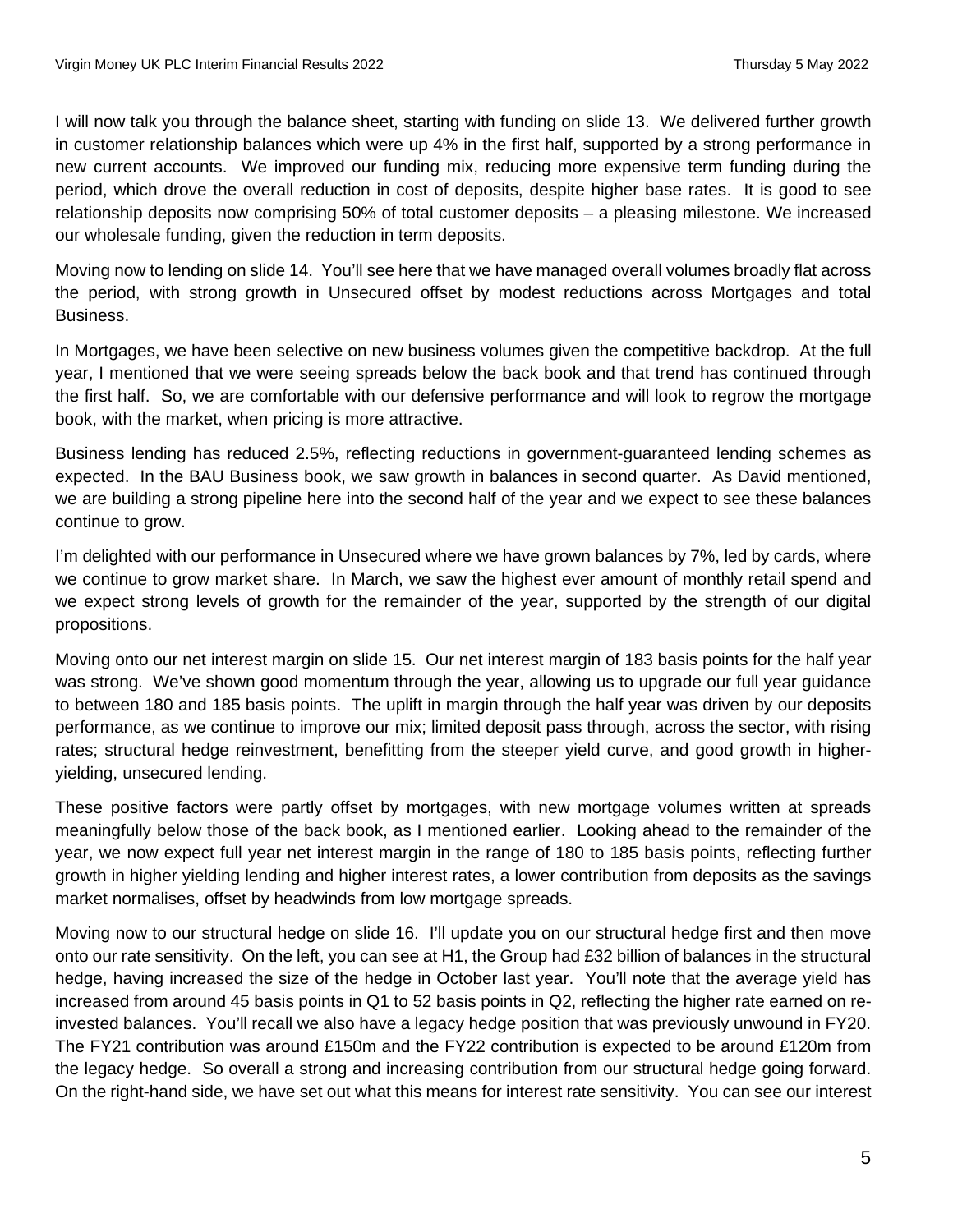rate sensitivity is pretty low in year 1 given the scale of our structural hedge and using our standard passthrough assumptions. However, in practice, we have benefitted significantly from rate rises recently as deposit pass-through has been low. We've also disclosed now our interest rate sensitivity in years 2 and 3, with the benefit in these years relating to the rollover of the structural hedge which builds up meaningfully over time in the rising rate environment.

I'll now move onto non-interest income on slide 17. I'm pleased with our non-interest income performance which was up £11m year on year and up £7m relative to H2 21, excluding fair value and one-off gains. In Personal, other income improved £7m year-on-year, largely driven by higher interchange income from increased retail spend as a result of the easing of lockdown restrictions as well as higher credit card fees. Business fee income also improved year on year, driven by higher account fees and interchange income, and Mortgage income was broadly stable. In the near term, we expect non-interest income to remain robust given the full easing of restrictions and the general increase in activity levels. Over time, we are targeting non-interest income to rise as a percentage of total income as we see contributions from the various initiatives we have set out on this slide.

Turning now to costs on slide 18. You'll recall we set out our plans to accelerate our digital strategy alongside our FY21 results and guided to broadly stable costs in FY22 - we are very much on track. On this slide, I'll first update on our investment programme and then on our cost performance.

We have made good initial progress in taking costs out of the business, delivering £28m of annualised gross savings during the first half. This has cost £46m reflecting our Digital First investment programme. We remain on track to deliver around £175m of gross cost savings by FY24, with around £275m of digital development and restructuring costs across the same period.

In terms of our overall performance in the first half, costs were broadly stable year-on-year at £456m. Gross cost savings earned in the period were offset by inflation and growth, including wage inflation, and higher digital development spend, as planned. Our guidance for FY22 remains unchanged, and we expect underlying costs to be broadly stable relative to FY21

Moving onto our asset quality on slide 19. I am pleased with the quality of our lending book, and we are well placed to manage through current risks and uncertainties. We are of course keeping a close eye on the war in Ukraine, though would note we have no meaningful direct exposures to either Russia or Ukraine, as a UK focused lender. Overall, our final ECL provision of £479m represents a reduction of £25m from FY21 - set out on the left. That performance reflects our solid credit quality, which has remained resilient throughout the year with low arrears and default levels and refreshed economic scenarios. We reduced total PMAs by around £30m including an additional PMA of around £25m, to take into account possible impacts of affordability stresses on existing customers. Despite the reduction in provision, we have maintained a strong overall coverage ratio of 66 basis points, which remains above pre-pandemic levels. This has resulted in a modest income statement impairment charge of £21m, equivalent to a cost of risk of 6 basis points.

Looking ahead, we expect the Group's cost of risk to rise through FY22 towards 'through the cycle' levels. As David said, we are conscious that the outlook remains uncertain, especially with high rates of inflation increasing the overall cost of living. We have yet to identify any material concerns across our lending portfolios but are monitoring the situation very closely and have also taken additional underwriting measures to reflect affordability stresses on new customers.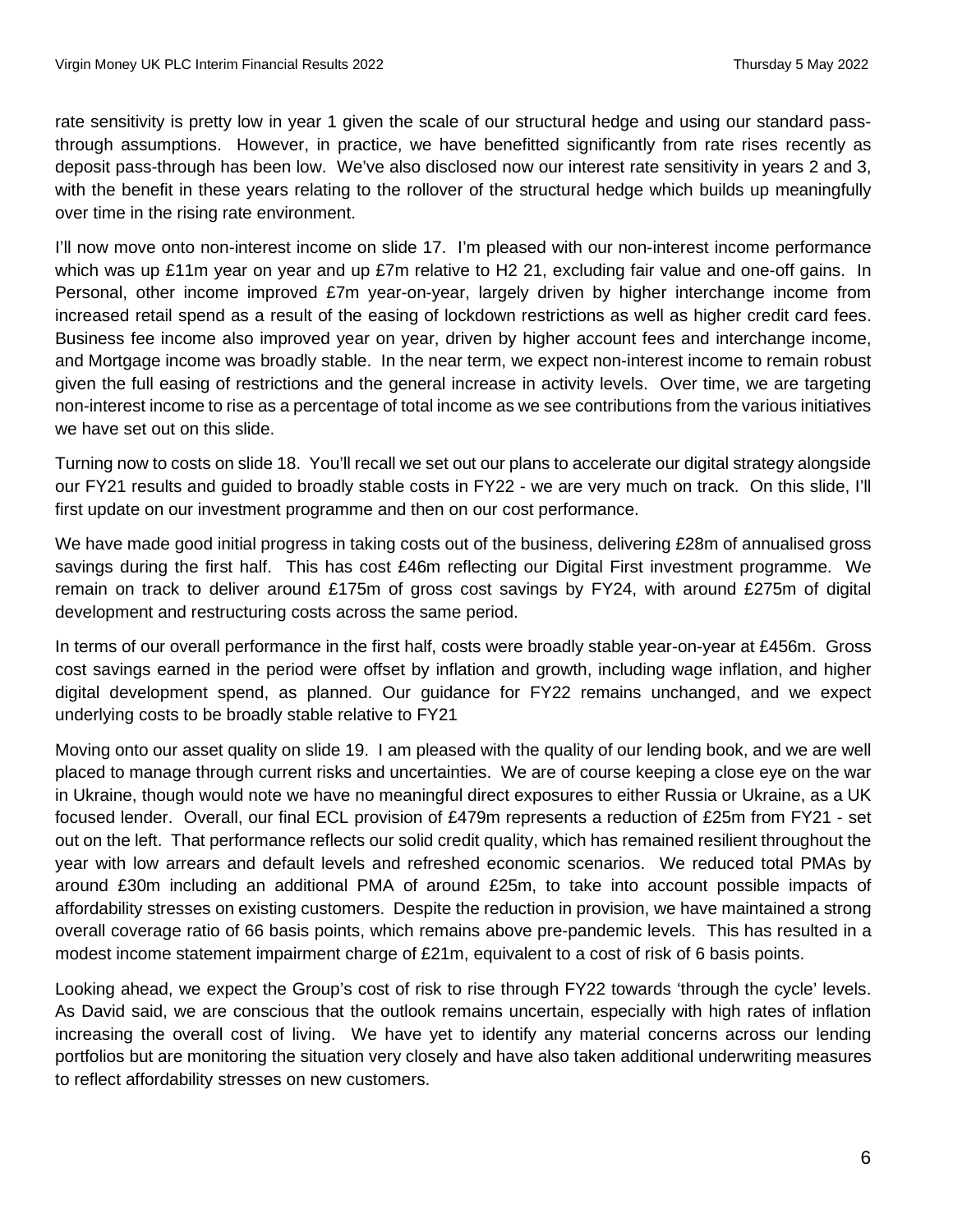I'll now turn to capital on slide 20. I am pleased with our current capital position of 14.7% CET1 ratio, which represents a 35 basis point increase from the full year, looking through the benefit of software intangibles, now removed. We saw strong capital generation in H122 reflecting 103 basis points of underlying profits, offset by modestly higher RWAs, AT1 distributions, 27 basis points of adjusting items, and a further 25 basis points for the dividend accrual at 30%.

Looking to the remainder of the year, we expect CET1 to remain broadly stable reflecting continued capital generation from ongoing statutory profit, offset partly by RWA growth as the we target growth in higher risk weighted unsecured and business lending, and further dividend accrual for the final.

Our FY22 RWA expectation does not include any benefits from the move to IRB for our credit cards portfolio and the adoption of hybrid mortgage models. Both of these are dependent on regulatory approval, with hybrid models expected to take effect from FY23 and Cards IRB transition after that. We are pleased to be paying an interim dividend as part of our updated capital framework, which I'll talk through on the next slide.

We are delighted to announce our updated capital framework alongside our half year results, as promised. This now includes a long-term CET1 target of 13-13.5%. As David mentioned, given the heightened current macroeconomic uncertainty, we expect to operate above this range for the time being. On the left-hand side of the slide, we have set out how that target range compares against our expected regulatory minimum. We are also pleased to return to paying dividends sustainably and are committing to a full year dividend payout of 30%. This payout supports our expected growth plans and allows for at least some net capital generation. This first year, we are paying a 2.5p dividend at the interim, and going forward, we expect to pay around 1/3rd of the prior years' total dividend alongside our Interim Results, with the remainder as a final.

As David mentioned, we will supplement the ongoing dividend with buy-backs subject to ongoing assessment of surplus capital, market conditions and regulatory approval. In terms of timing, we expect that any buybacks would be aligned to our May interim results from FY23, not alongside our November full year results. This timing reflects the conclusion of the BoE stress testing process, and subsequent buffer determination, which is generally at the end of the calendar year. We have not ruled out buybacks for the current financial year, however, we would need to take into full consideration the current uncertain environment and any buyback would remain subject to regulatory approval.

Finally, I want to conclude with our full year guidance and medium-term outlook on slide 22. We have given guidance on KPIs for FY22 throughout our presentation and set this out on the left-hand side. We are on track for the guidance we gave at FY21 and in addition, we have upgraded FY22 NIM guidance again and have also updated our capital framework and dividends, as promised. We are maintaining our medium-term outlook repeated here on the right, in particular our double-digit statutory RoTE and now including our updated capital framework

I will now hand back to David for his concluding remarks.

# **David Duffy:**

# Thanks Clifford.

In summary I believe that Virgin Money is well positioned for the future. Whilst there is an uncertain environment in the UK and the rest of the world, our results are strong, our books are performing well, we are delivering capital accretive growth, managing our margins well, and achieving growth in our targeted areas.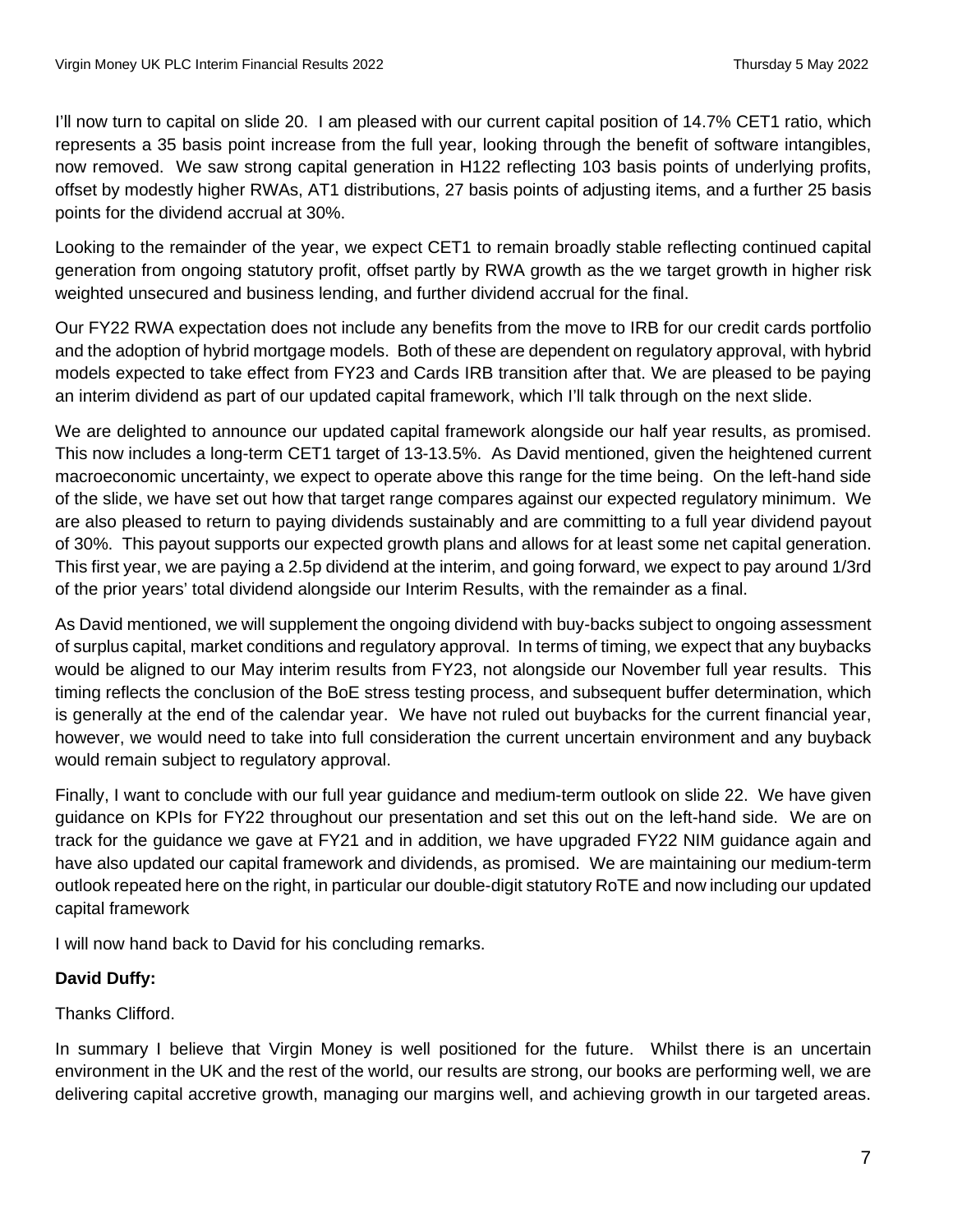We are also making good progress on process automation, cost reduction and the delivery of digital propositions and I am confident in our future performance given our prudent management of the balance sheet.

Thank you all for your attention, and with that I'll now hand to the operator to host the Q&A session. Thank you.

### **Operator:**

Ladies and gentlemen, if you would like to ask a question, please press star, followed by 1, on the telephone keypad now. If you change your mind, please press star, followed by 2 to withdraw the questions. Our first question comes from Benjamin Toms from RBC.

## **Benjamin Toms, RBC:**

Good morning both, and thank you for taking my questions. Firstly, can you tell us what the betas have been through this rate cycle, and for the last rate rise? And if I can't push you on a number, can you give colour on whether it's been consistently low and whether you've seen an uptick since the last rate rise? Do you think that they will stay low for the next 25 basis points?

And then secondly, on PMAs, they are about 37% of provisions, which screens as quite conservative relative to peers. What's your current thinking on how these will unwind? And how should any unwind be thought about in the context of a 30% dividend payout ratio - would you expect any release to flow through into dividends? Thank you.

# **David Duffy:**

Thanks, Benjamin. Maybe Clifford, do you want to start on those?

### **Clifford Abrahams:**

Thanks, Ben. I think, on deposit beta -- I'm not going to give specific numbers -- it's clear, the last rate rises have been low deposit beta across the sector, including us. We've passed on moderate rate rises. We've been selective in terms of our propositions, and I do expect the deposit market to normalise and I think we're seeing some of that already in the last few weeks after our period-end. Particularly as growth in the asset base picks up, you're seeing banks starting to price up and pass on base rate rises.

In terms of PMAs, yes I think we do have a decent quantity of PMAs. We see that as a strength in the current environment. We remain cautious so our provisioning is above pre-pandemic levels and we expect those PMAs in relation to COVID, to unwind over time, so not in the short-term, but in particular, PMAs relating to business sectors, we would expect to take a little while to unwind over time. We have stood up a new PMA in relation to the affordability crisis and I would expect, over time, we would take, call it a more normalised approach to IFRS 9, with lower PMAs in general, and any changes in the environment reflected over time in our underlying models.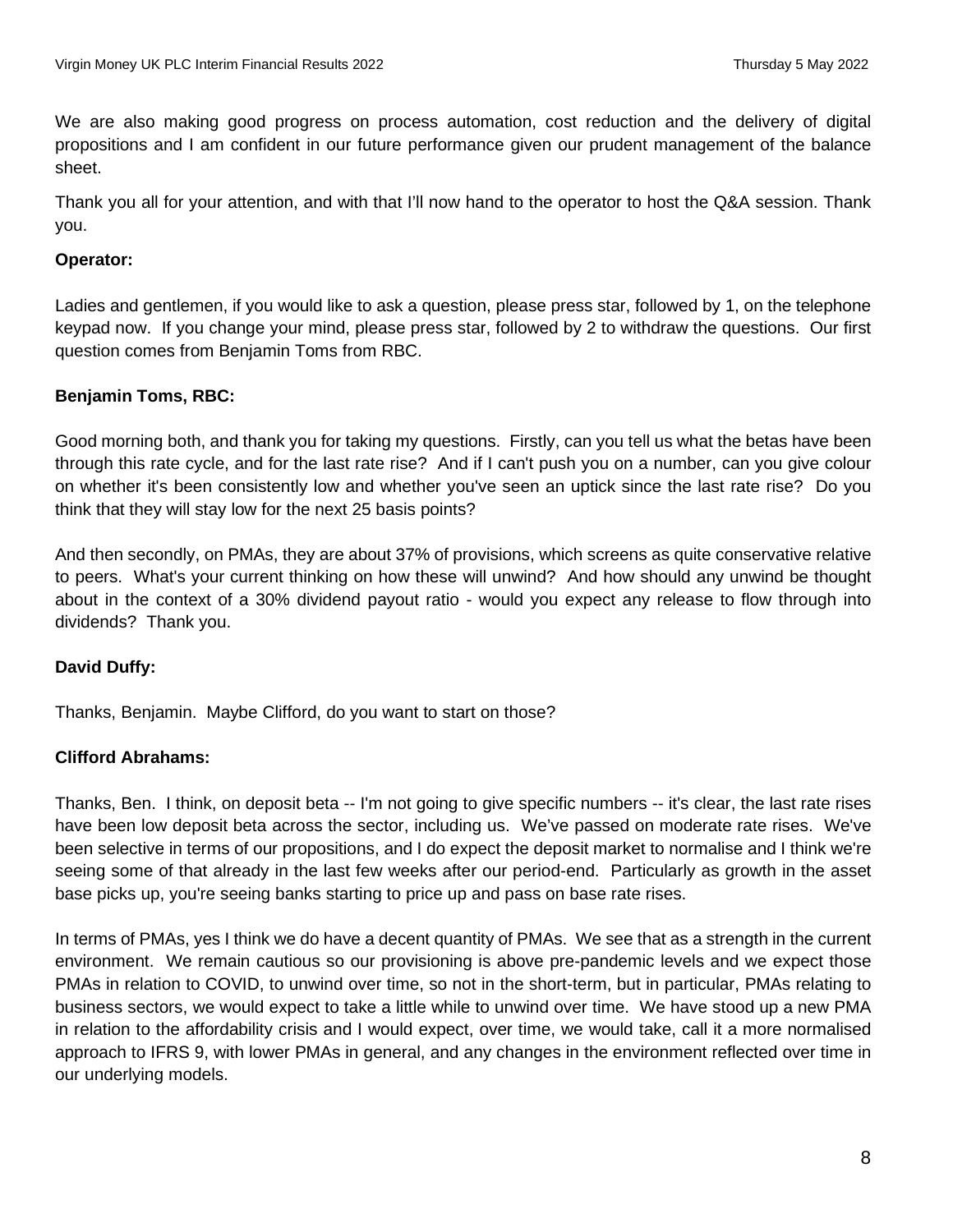In terms of payout, we think the right approach to dividend is a payout ratio. So we're not calling out any specifics around exceptionals, either positive or negative. So you should expect us to pay out 30% of net earnings after, after, after. I wouldn't rule out true, true exceptionals, but the principle is that we'll pay out 30% of net statutory profit. We reflect, as you've seen, in this period, we have a decent amount of exceptionals, and we've paid out an amount after that. Ben, I think that answers your questions.

## **Benjamin Toms:**

Thank you.

# **Operator:**

Thank you. We have our next question. It comes from Ed Henning from CLSA.

## **Ed Henning, CLSA:**

Thank you. Morning, and thanks for taking my questions. Two questions from me. Firstly, just following on from the last one, on the deposits and the NIM outlook in the second half, you've got a second quarter NIM of 189, and you're calling for a full year of 180 to 185, with a first half of 183. So, it's a significant fall from the second quarter. And you've talked about a lot of positives, and one negative thing, the mortgage competition. Is it also in there, the normalisation of the deposits that have been more positive now, that will flow through in the next quarter, so that it's artificially high, a little bit, in the second quarter? As the first question.

# **Clifford Abrahams:**

I think you're right, Ed. In all our guidance, looking back, we've been prudent, and we intend to give out prudent guidance. So, I'd factor that in. The two themes you've highlighted -- one is mortgage spreads, and we're currently writing mortgages at spreads below our current book so we expect that to be a headwind on NIM if that continues. I mean, we are pleased to see some pickup in customer rates in the last few weeks, but that trend would need to continue to mitigate that dilution.

I think, on deposits, we're calling a normalisation of the deposit market. I think our first half and the last few months have been quite striking about how limited the pass-through of base rates to deposit rates has been and so, in our guidance, we've reflected normalisation of that. And so, you're quite right, we would expect NIM to sort of track down, based on those assumptions and that reflects your observation. Clearly, you'll have your own views on the market, whether it's base rates, or mortgage spreads, or interest rates, more generally but I think we've been clear on the assumptions which our guidance has been made.

# **Ed Henning:**

Okay, no that's very helpful on the deposits. And then, looking forward, obviously, if the deposit environment is normalised, and you do get continued benefits of base rate rises coming through beyond '22 - while mortgage competition is elevated, do you anticipate still, net benefits going forward from the end rate in 2022?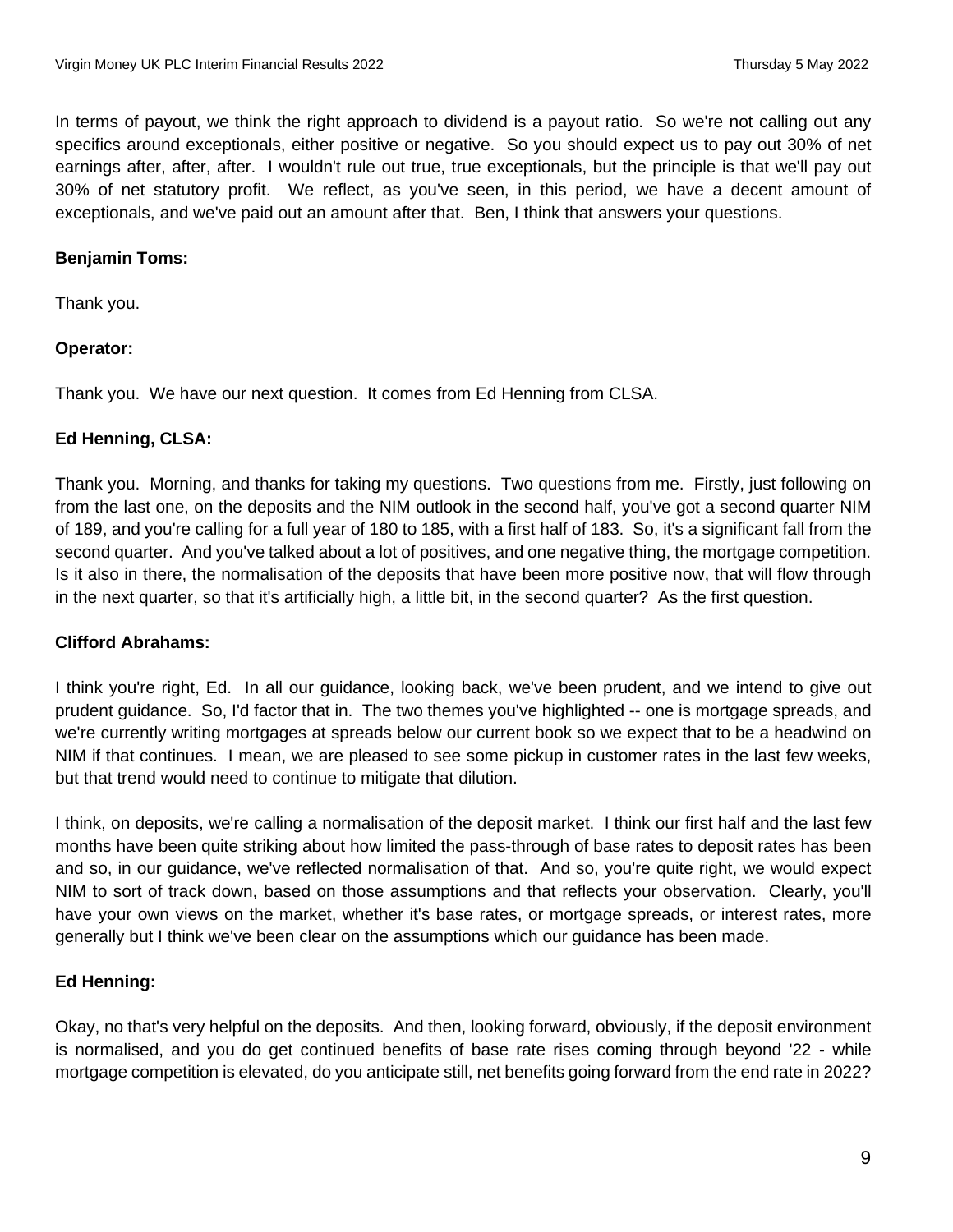### **Clifford Abrahams:**

Just reflecting on your question, Ed, I think it's clear looking back, that the deposit pass-through has been limited and you see that benefit come through our NIM. In our guidance, we've definitely moderated that. You know, that might turn out to be more prudent. I think, in terms of spreads, I'm sort of speculating, in terms of how the market is thinking about things, it's possible that the market takes the view that, well, margins on deposits are strong, and they will compete hard on mortgages. Alternatively, which I think is my view, rates are generally sticky, whether it's deposit rates or mortgage rates. So, if base rates normalise or sort of start to flatten off, I think you'll see normalisation on both the deposit and the mortgage side. If they continue to go up over time, which I don't think is consensus, then you might get the behaviour that we've seen in the last quarter or so continuing for some time.

### **Ed Henning:**

Okay. That's helpful. Thank you. I'll end there.

### **Operator:**

Thank you, Ed, for your questions. Our next question comes from Grace Dargan from Barclays.

## **Grace Dargan, Barclays:**

Hi, good morning. Thank you for taking my questions.

If I can ask one on capital and then just come back on mortgages. Good to see the capital policy today. Note the commentary around staying above that target range, due to the macro uncertainty. It would be good to hear what you think you need to see to trend down towards that CET1 target, and how quickly we should be thinking about that?

And then, secondly, on mortgages, and kind of touching on what you were just mentioning. This seems a strong NIM print today but maybe could you give us a little bit of a steer on how much 'meaningfully below the back book' is and just to clarify, whether you're talking completion or application spreads there? And I guess, following on from that, do you see a dynamic where that compression kind of fully offsets the benefits you're seeing or is that going too far? Thank you.

# **David Duffy**:

Good morning, Grace. Maybe I'll just make one comment on the capital and on your question about 'what do we need to see?'. I think the position for us is that we are just looking at the uncertainty that exists in the market. We're really feeling positive about the performance, about capital generation but we're just looking at the market and saying, "What further uncertainty or more volatility could occur?" and for a reasonably short period of time, we would like to assess that before taking a view. It's less about what we'd really need to see and more about just making sure that the situation doesn't deteriorate on a macro level before we make any decisions. And frankly, the same would be true in terms of buybacks. We are very open-minded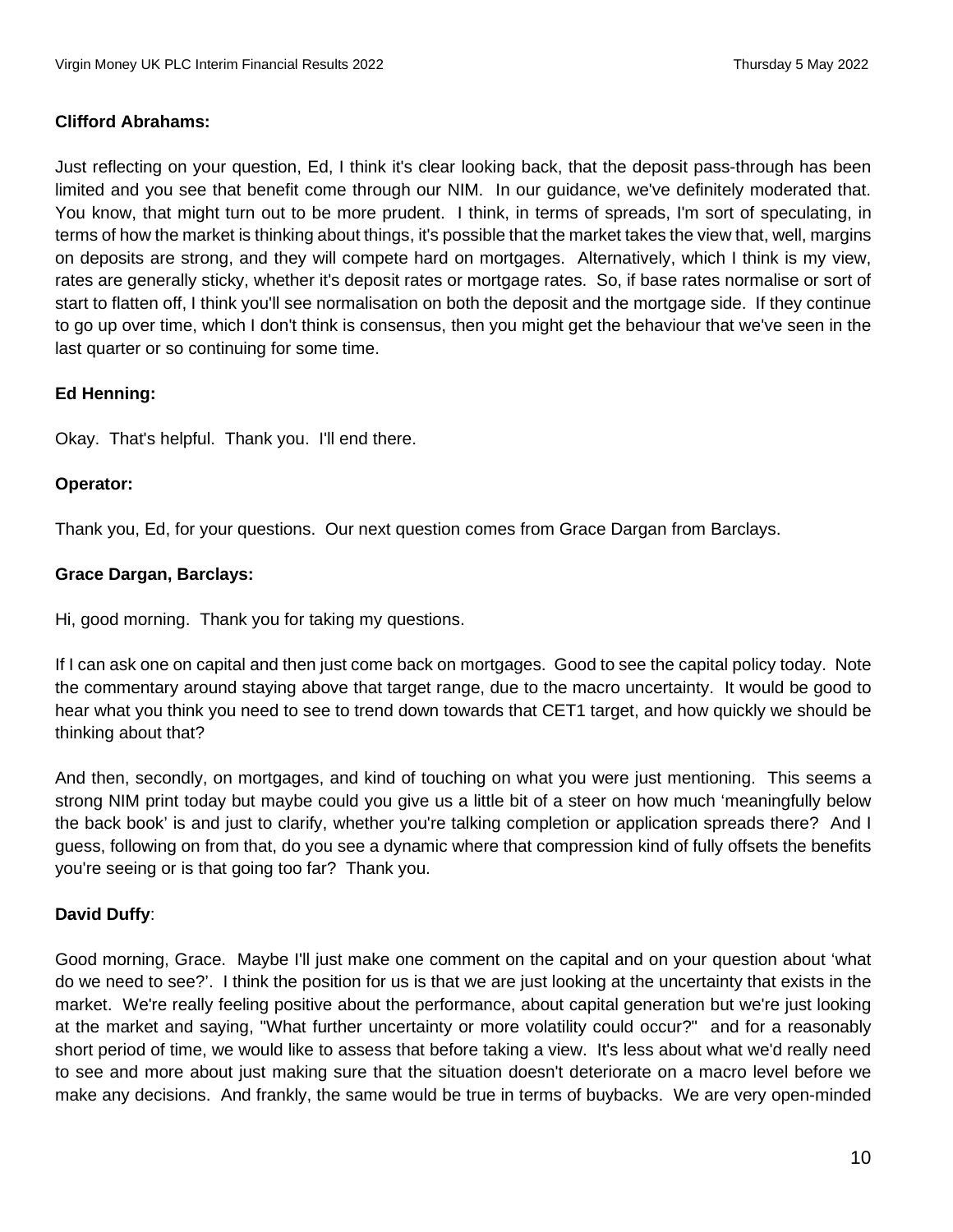and actually positive about buybacks, but at the moment, we're just saying, "Let's just exercise an additional piece of caution, and evaluate the volatility in the short term, and then determine how to progress." I think it's more of that approach, Grace. But let me hand you over to Clifford on the other elements of your questions.

## **Clifford Abrahams:**

Yes, on mortgages, we don't quote spreads on an application or completion basis, but I note what some of the bigger banks disclosed last week and I recognise the ranges that they talked about. I think we're operating in the same market. So, no great insight but I can confirm that. I think it's striking, how customer rates have been fairly flattish over the last few months, so whilst the Bank of England has passed on 65 basis points, it's pretty much been absorbed by spreads. But we're seeing in recent weeks, I think, a tick-up in customer rates from a number of competitors and my view is that you see rates are sticky. We feel that the mortgage asset class is a perfectly good asset class, but in periods of volatility, I think it's natural you get some inertia in the marketplace. So that will give you a little bit of a guide on our views going forward and I hope that addresses the second part of your question, Grace.

### **Grace Dargan:**

Yes, that's clear. Thanks very much both.

### **Operator:**

Thank you, Grace, for your questions. Our next question comes from Joseph Dickerson from Jefferies.

#### **Joseph Dickerson, Jefferies:**

Good morning gentlemen, congrats on a good set of H1 results.

Just on the guides and the use of the word "uncertainty," which, if I had a word count, I'm sure would come up in the transcript multiple times. You've cited the macro uncertainty on capital but yet, if you look at the unemployment rate, which is quite key for, certainly your losses on unsecured, that's actually shifted downward. So I guess, how do we square the comments around capital with the fact that you've grown your unsecured book 7%, period-on-period? If you could opine upon that, that would be helpful.

And then, just coming back to the NIM. On the NIM guidance, could I just clarify the deposit pass-through that you're assuming relative to the on-the-ground reality? So, is this a theoretical deposit pass-through in the 180 to 185 guide versus a lower on-the-ground reality today, can you just clarify that for me? That'd be helpful, thanks.

### **David Duffy:**

Good morning, Joseph. Just one quick comment on your word count on "uncertainty," Joseph -- I think it's the combination of geopolitical and macroeconomic. So, when you look at the books growing, we're confident in the growth of the business, the quality of the assets that we are putting on our books. I have comfort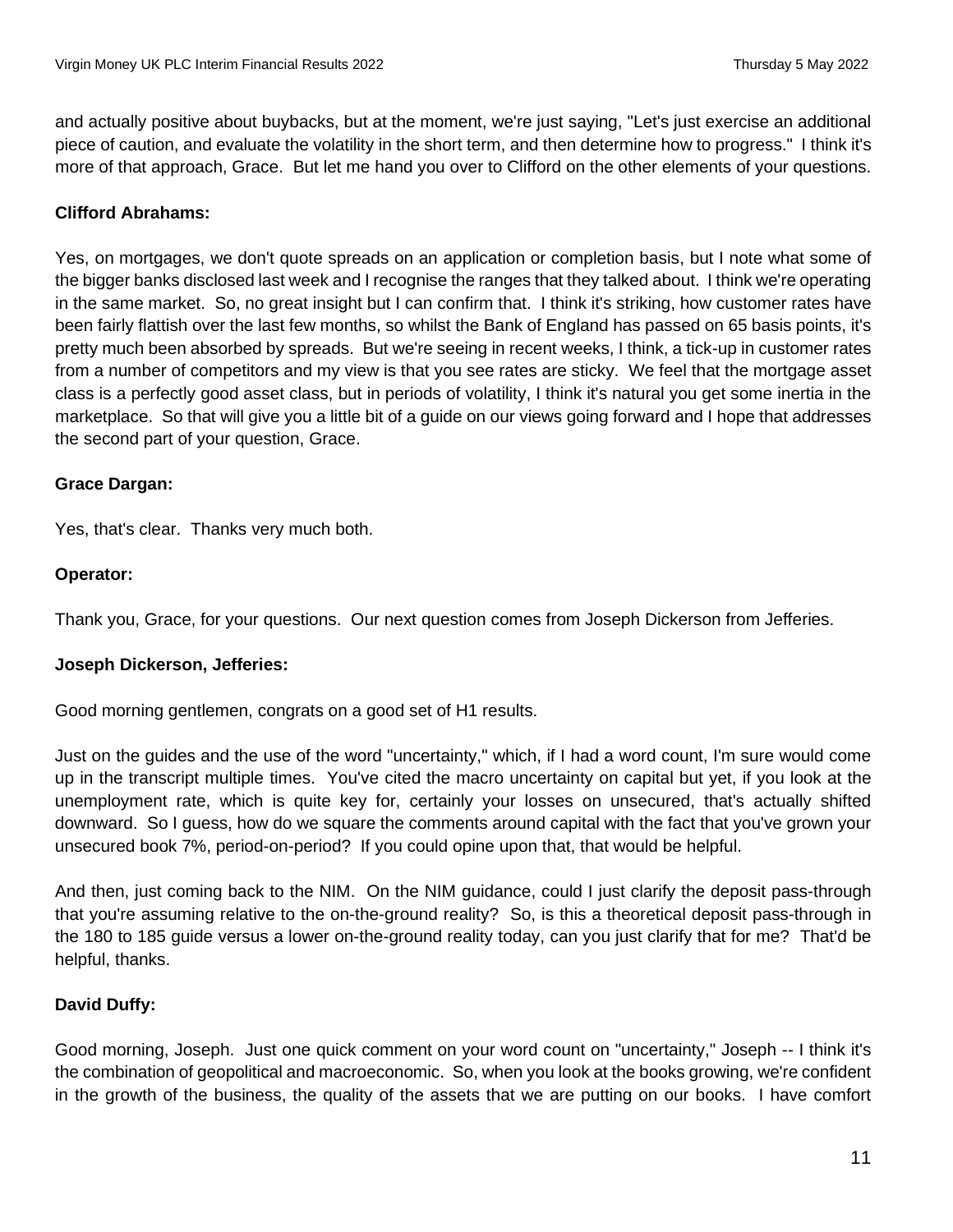around our ability to grow the business, particularly in the unsecured space, with the quality that we have. But what we're looking at is just the combination of geopolitical and macroeconomic is an unusual combination and a very rare circumstance. So it's just exercising a little caution around that combination, but that's not affecting our disposition on the growth of the books.

## **Clifford Abrahams:**

The second question, I think you put your finger on it, Joseph. So, looking back at the half-year, we've passed on, really, quite a modest amount, in terms of those base rate rises, as is typical across the sector and you've seen that supporting our quite sharp NIM improvement during the period. I think, looking out in our guidance, we've assumed a -- call it a normalisation -- of the deposit market. I mean I won't get into the specifics of products and so on, but if you look at it on quite a granular basis, that's how we framed the guidance. Clearly, if behaviour in the market is different, our print will be different, but we've tried to take a more consistent approach and consistent with, for example, our interest rate sensitivities and we've talked about the assumptions underpinning that.

### **Joseph Dickerson:**

Great, thank you. David, can I just come back on the geopolitical point that you made, the interaction between the macro and the geopolitical? What precisely on the geopolitical side is it that you're concerned about? Further commodity price disruption, or military escalation? The tail risk? I guess, what particular aspect is it there because I think it would be helpful just to have a sense about how you're thinking about this interaction on -- certainly on the capital position. I hear you on the underwriting point, and I think it's pretty clear, your underwriting acumen has been pretty good. So, what in particular, on the geopolitical side, is it that you're looking at?

# **David Duffy:**

Thanks, Joseph. I'd be clear in my own mind that I don't overplay it, so, it's a kind of short-term monitoring of the volatility of the moving parts, so, you don't want to over-exaggerate the effect, but what I'm looking at is, if you see a deterioration on the European front, around war, what does that do to economic macro growth levels, interest rates, inflation? Just the combination -- the cocktail. If the position is as it is and starts to improve, then, obviously, that would guide us in a certain direction much more quickly. And it really is because the position has been so uncertain and inaccurately predicted for a reasonable period of time, we'd like to have a little bit of a longer period of time to understand the evolution of those things that could affect the macroeconomic and of course, as you say, things like energy prices continuing, oil embargoes from the whole of Europe could have an impact. So, it's just letting it play out a little bit more, but being confident in our capital base, the strength and quality of our customers, and the quality of our origination and we are tailoring our -- as you described it -- acumen around origination at the same time, and making sure that we have tightened affordability, and all the things you would expect. So, it's looking at it from macroeconomic to execution of origination, and just keeping a balance. I don't know if that makes it any clearer, Joseph?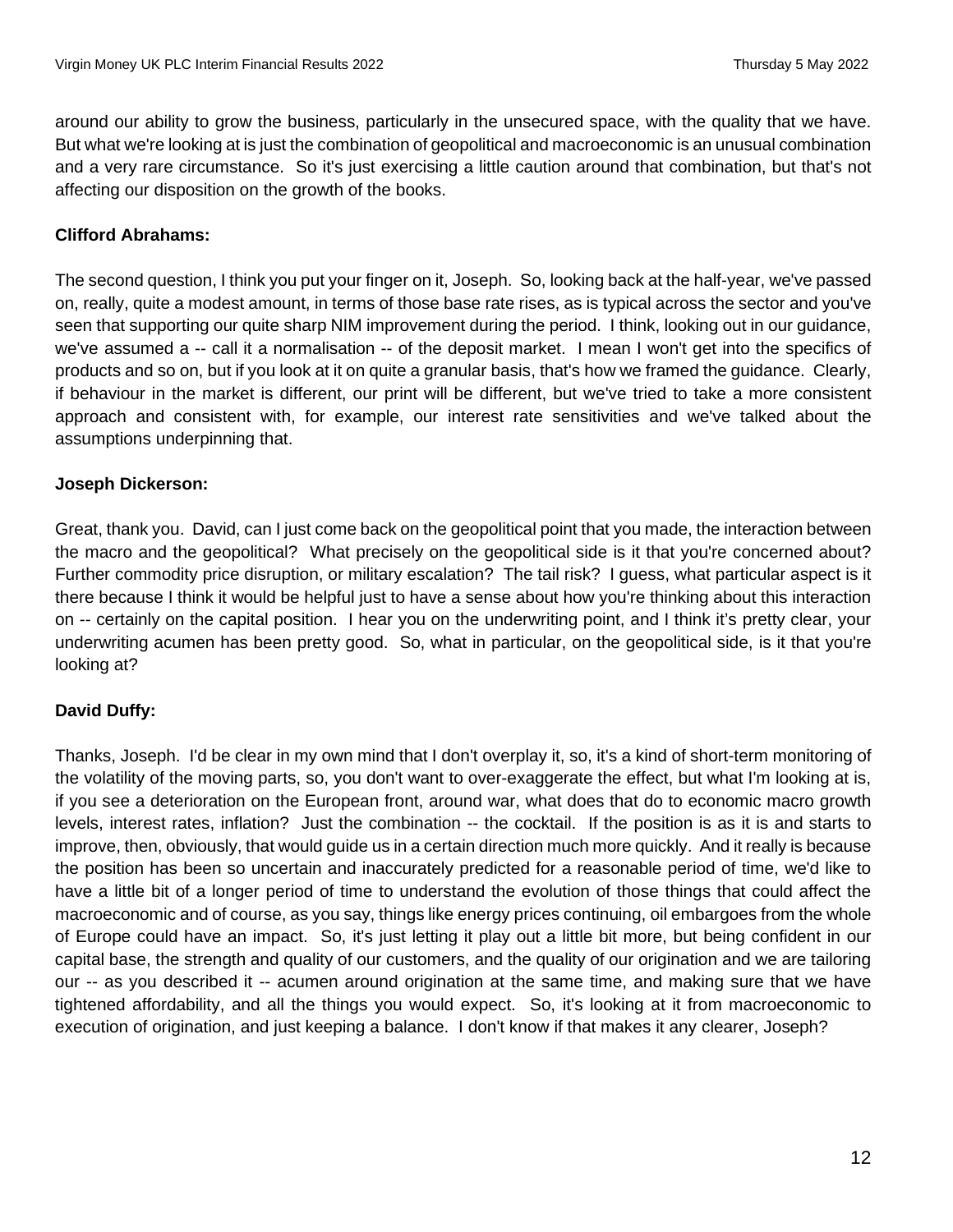### **Joseph Dickerson:**

Understood. Many thanks.

## **Operator:**

Thank you, Joseph, for your questions. Our next question comes from Guy Stebbings from BNP Paribas.

## **Guy Stebbings, Exane BNP Paribas:**

Hi, morning, thanks for taking the questions. I had one back on margin, and then one on capital. So, I want to come back on the NIM guidance, because I suspect that implied drop in the second half is what's impacting the share price today so maybe, if we could just try and unpick your assumptions a little bit more, noting your comments on striking guidance prudently in the past. You've talked about using your long-run rate sensitivity assumptions for deposit pass-through, sounds like a bit of spread widening on new mortgages, but still very thin, and clearly a big headwind in terms of the churn there. Limited benefits or no benefit on deposit repricing. Then -- are you using swap rates as of today? And also, it sounds like a bit of a benefit from lending mix but not a lot.

Am I missing anything there? I struggle when I work through each of those individual components, how NIM would decline, you know, meaningfully in the second half of the year so if you could help me at all, that would be great.

And then the second one was just -- particularly on capital. If you could update us on how much of a benefit you expect to see from the hybrid mortgage model changes and the card IRB change, if that comes through? Thanks.

### **Clifford Abrahams:**

Yeah. I'll pick up, Guy. I think you've got those trends spot-on. I think the only other comment that I would make is that we've materially upgraded our NIM guidance so we've gone from 'around 175' to '180-185', which is a decent range, but quite an upgrade. So we stand by that guidance but would note our prudent track record. And I think it would be a bold person to call the turn in mortgage market. We're guiding based on the trends that we see.

In terms of hybrid and cards, I don't want to put a specific number on it. I mean, we do think, in general, those should be benefits, because our historical approach has been relatively prudent in respect to both asset classes. And you can figure that out for yourselves, where our RWA intensity for mortgages, for example, is meaningfully ahead of some of the bigger banks who have raised them recently. So, we think there should be upside in both those areas. It is a little way out as I commented earlier in my prepared remarks and as we've seen with hybrid, it's taking a little bit longer than we all expected for that process to fully run. And from experience, some of the benefits often get, sort of, eroded through the ongoing process with the regulator. Our approach, as it is right now, is to be prudent, that's how we've run our capital management strategies. We're not calling out a specific benefit or lever but rest assured, we're working hard to deliver those.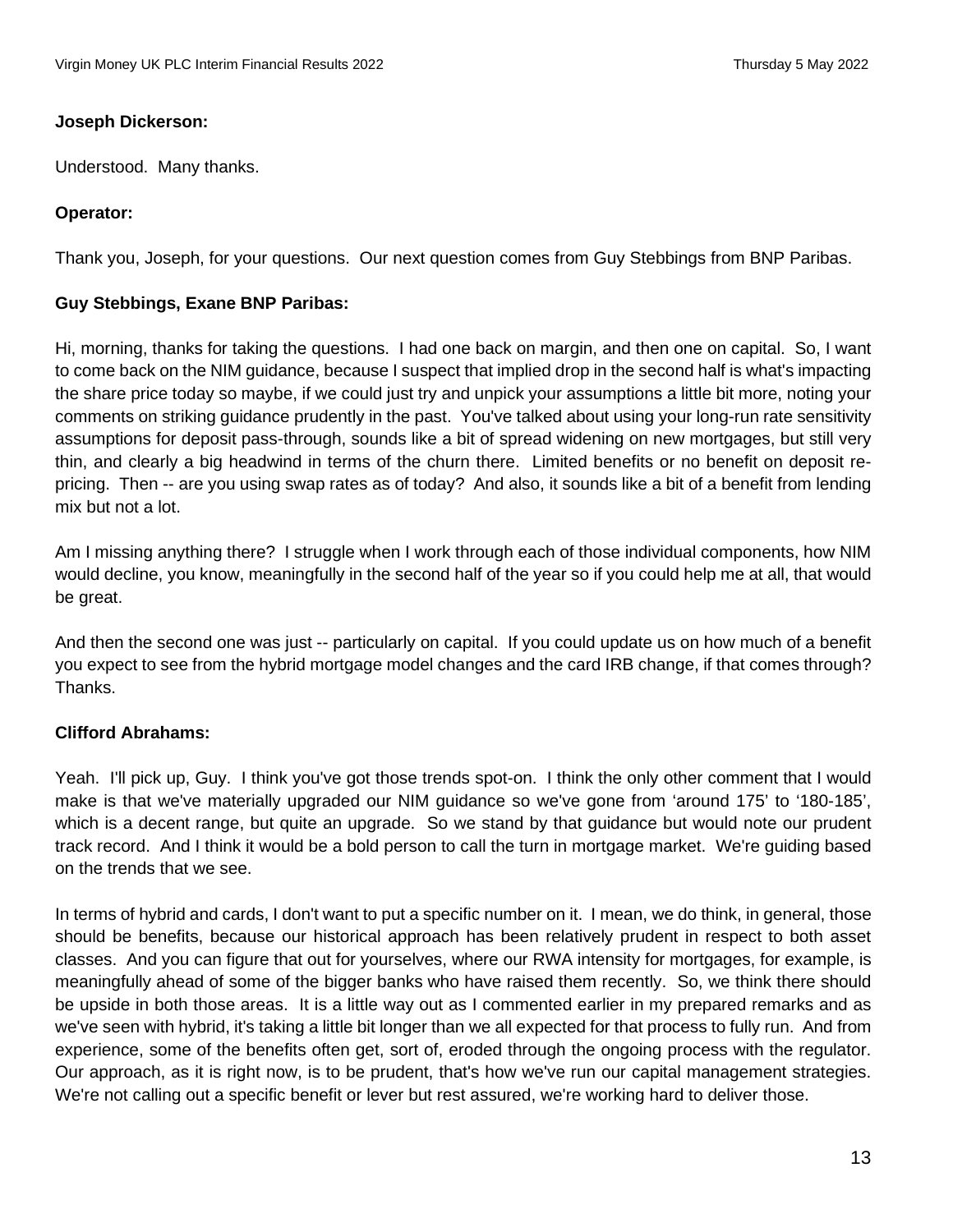### **Guy Stebbings:**

Okay. Thank you.

### **Operator:**

Thank you, Guy, for your questions. We have our next question. This comes from Rohith Chandra-Rajan from Bank of America.

#### **Rohith Chandra-Rajan, Bank of America:**

Hi, good morning. Thank you very much. I had a couple of areas I wanted to explore with you, please. The first one was just, how are you thinking about balancing volumes, margins and credit quality? I guess on the mortgage book, you talked about starting to re-grow with the markets once spreads improved; I was just wondering how you think about that and what sort of level of spread you're thinking about that's attractive? And if, in the meantime, given that spreads are under a lot of pressure at the moment, you're willing to cede some market share?

And then on the cards business, you talked about some tightening in the underwriting standards reflecting inflation, cost of living, et cetera. I just wondered, you delivered some strong growth in that book to date, how you saw the prospects for that? And then overall, Q2 volume trends were good. Should we expect growth in the overall loan book in the second half of the year? That was the first question, or first set of questions.

And then the second was just around the deposit mix and this replacement of term deposits with wholesale funding, I was just wondering if that's something you expect to continue? Thank you.

### **David Duffy:**

Okay. Maybe I'll just comment a little bit on the growth levels, and then we can dig into some of the dynamics around that. If you look at the overall growth of the mortgage market that we would anticipate, I think it's more about keeping the book stable. I don't think we'd cede material market share in any circumstance. I think, as you will recall, we talked a couple of years ago that we were in 80% weighting in our mortgage book versus our peers, from a balance sheet perspective, who tended to be in the 45 to 60 type. So we were keeping our market share stable as the market grew and I think that still stands. The pricing to date has not been attractive, and we sort of anticipated that last year when we looked at the market, but we should see that turning and if it does, we would look to grow and Clifford could talk about returns.

If you look at the unsecured space, we've stressed a lot of that at around 9% inflation, at 33% APR on cards, so we really do put strong thresholds for affordability into the mix. We've had good affordability stresses in for a continuum and still growing very well. And I think the balance here is, I would expect to see net growth in SME and in unsecured, based on the products and propositions that we're putting out there in the marketplace, notwithstanding tightened affordability. Clifford, do you want to make a comment?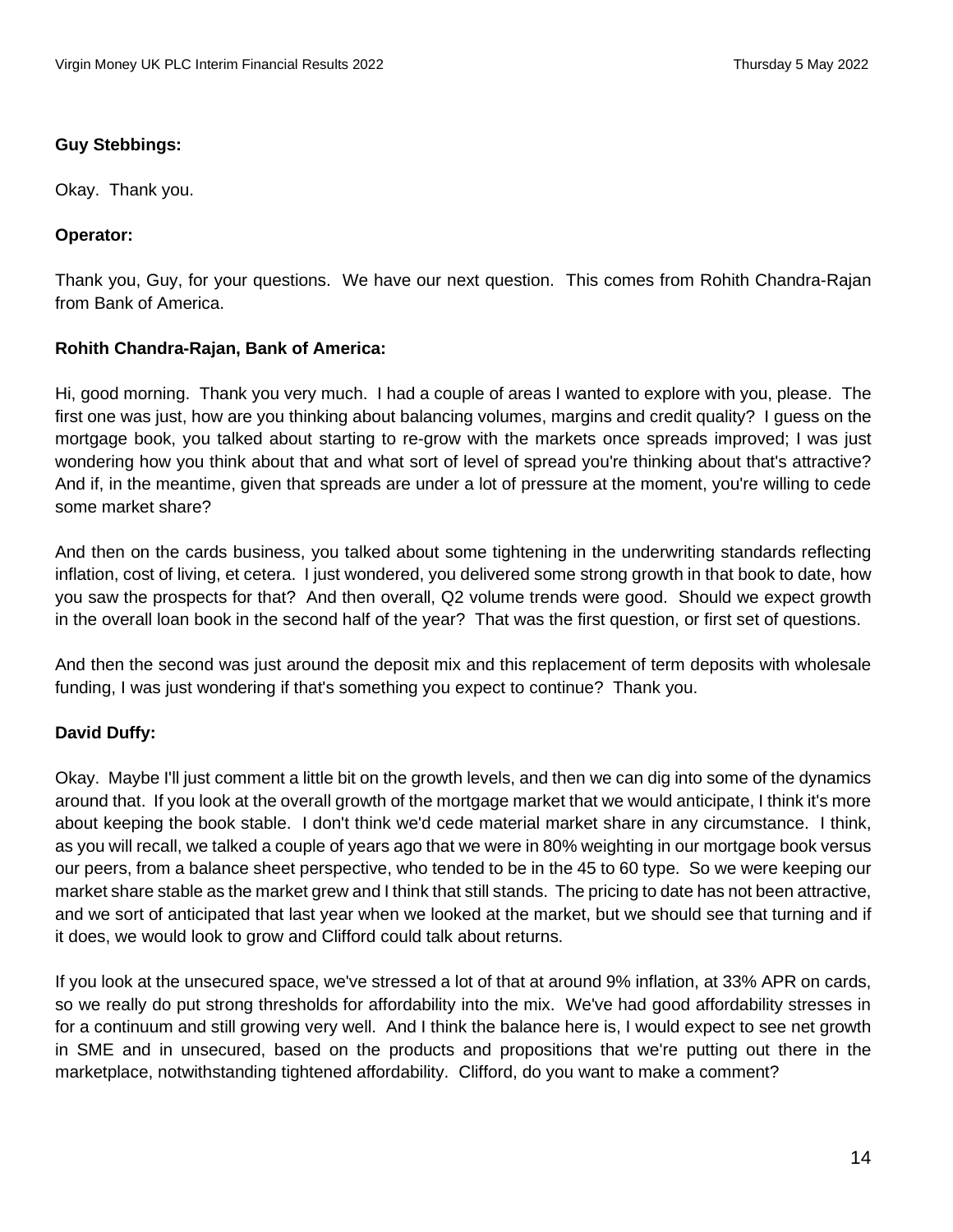#### **Clifford Abrahams:**

Yes. I agree. I won't comment on our benchmark for spreads but we're committed to delivering double-digit returns at FY24 and that means we expect broadly all propositions to do that over time. In current environment of very tight spreads, we do want to remain open for business, so you can see we've kept the book sort of flattish, but as we see the prospect of double-digit returns returning, you'll see that book return to growth and towards our market share and potentially beyond. We're working hard on developing our more niche strategies in mortgages, where we see the prospect actually for better risk-adjusted returns over time and we're also working hard to finalise our new digital system on the mortgage side, which will not only give us cost efficiencies but enable us to be even more nimble in the marketplace. So that's how we're competing in what is today a competitive market, but we see, long-term, good prospects for us as a business, whilst recognising it's the other areas of the business that we want to pursue growth - outpacing markets more generally in cards and SME, as David indicated.

In terms of deposit mix, we want to maintain a diverse funding profile, and we've continued there. I think over time, in the last I would say year or so, you've seen term deposits come down sharply because we've seen, frankly, lower cost of funding in growing our relationship deposits, where we have good propositions and also tapping the wholesale markets. I think going forward I do expect term deposits to start to sort of flatten off and potentially pick up and, actually, in the current environment we're seeing opportunity to lock in term deposit funding in the retail market at attractive spreads compared to other sources of financing. So you might see the trends that we've seen in the last year or so start to unwind. What I'm particularly pleased about is the milestone I referred to in the presentation, which is the 50% relationship deposits and we've built that up in an environment of, maybe, surplus deposits across the market, but what gives us confidence regarding that going forward is the strength of our propositions on PCAs and BCAs and the good initial progress that David described earlier.

### **Rohith Chandra-Rajan:**

Thank you, that's really helpful. Could I just come back on one thing, which is just the expectation that all propositions make double-digit returns over time? When you think about the proposition, and I'm thinking of mortgages in particular, is that just looking at the mortgage spread less costs and credit costs? Or do you think about both sides of the balance sheet together when you think about propositions making double-digit returns?

### **Clifford Abrahams:**

I think that I don't want to get into our pricing dynamics, but I think my comments around all propositions delivering double-digit returns -- that's both sides of the balance sheet, by the way -- is, frankly, good practice in financial institutions, I hope it's not remarkably different. I think it's bad practice to cross-subsidise for any sustained period of time, bluntly. You know, I've heard all the excuses from colleagues in many different institutions about why it's okay to deliver low returns, but I think all propositions should deliver double-digit returns over time. At any point in time, clearly there's commercial judgments at play in terms of serving our customers, doing the right things for customers, delivering scale, entering a market, and so on, but in principle, that guidance on returns is what guides the business.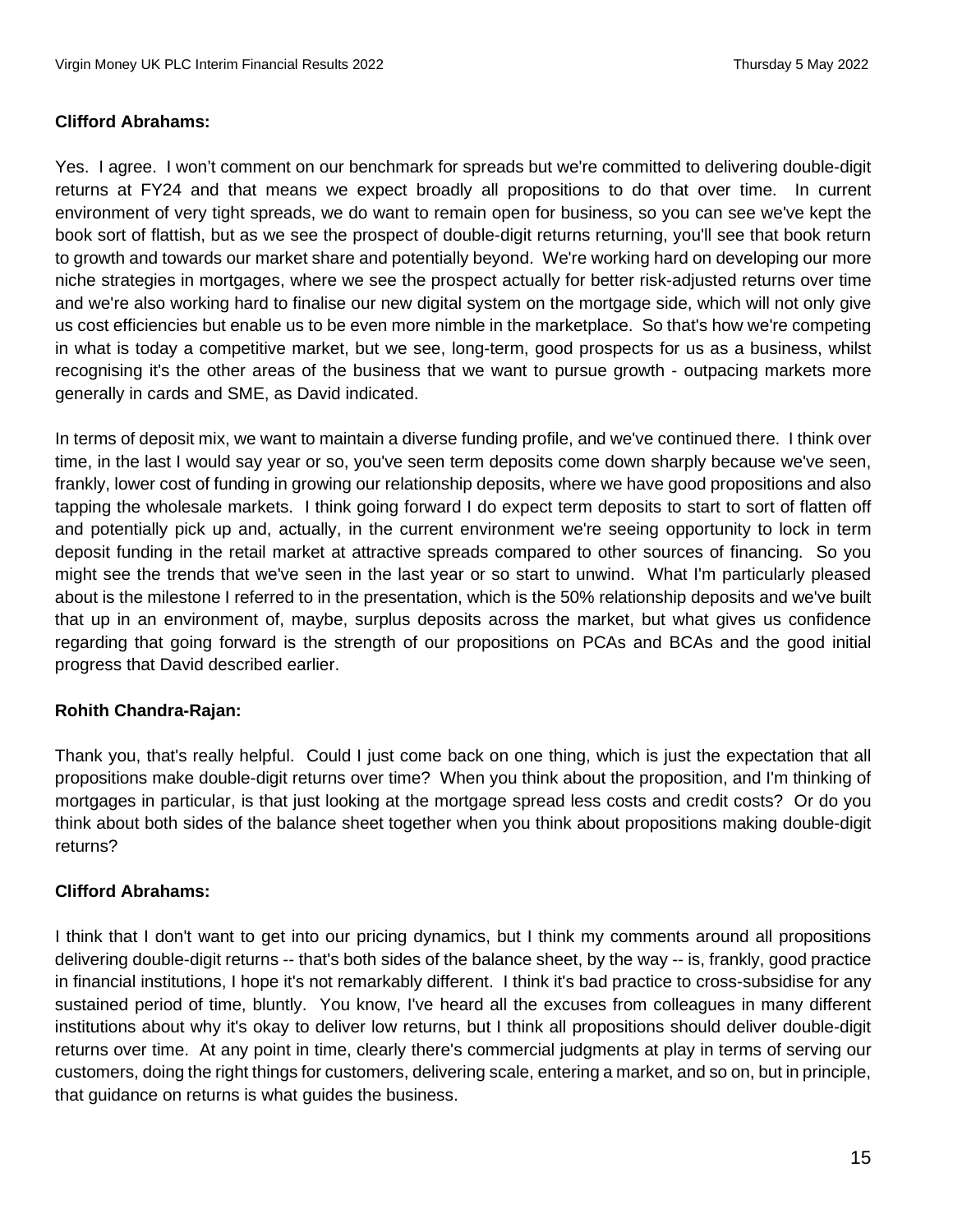### **Rohith Chandra-Rajan:**

That's really helpful. Thanks very much.

#### **Operator:**

Thank you, Rohith, for your questions. Our next question comes from Jason Napier from UBS.

#### **Jason Napier, UBS:**

Good morning, thank you for taking my questions. Three questions, two of which are quite brief. Firstly, Clifford, for you, can you confirm, please, if the NIM guidance for the balance of the year assumes a continuation of first-half mortgage spreads? Secondly, the commitment to double-digit ROTE, can I just confirm, please, that as of today you're still guiding to the absolute reduction in costs that was guided to at FY21 results? So, you know, sort of £830m there.

And then lastly, a question for David. In days gone by, I think we probably as a market, paid more attention than we do now to plans around the Business side of your product expansion and offerings. If you think about the money you're spending now in the strategic plans that are currently in train, I wonder what you'd encourage us to use from the outside to measure the success of all of that? It would be fantastic if you could give us a sense of what sort of revenues you think might attend to the business investment that's going on, but just some sort of sense that we can use over the next year or two to tell how well that side of the business is going? It certainly was a key part of the strategic plan of your predecessor. I certainly feel like the market's not giving much credit for any evolution of the offering there so perhaps you could tell us a little bit about, what sort of a transformation you think that produces for the group as a whole? Thank you.

### **David Duffy:**

Okay. Thank you. Maybe, Clifford, we'll start with you first in that order.

### **Clifford Abrahams:**

Thank you. So, we're not assuming a material improvement in mortgage spreads going forward. I won't go through the details, but we're effectively assuming current market conditions persist in the mortgage space.

In terms of costs, we're pleased to re-confirm our 'broadly stable' for this year. I mean, as you know Jason, we targeted cost savings of £175m that we announced in November last year and we said we'd reinvest around half, reflecting investment in growth and inflation, so those principles remain. I think it's clear that inflation has picked up in terms of expectations, of actual inflation this year and possibly going forward, beyond what we all thought in November last year. But we are looking for cost reductions in nominal terms after full year '22 and we'll update on the details, you know, as we get closer to next year.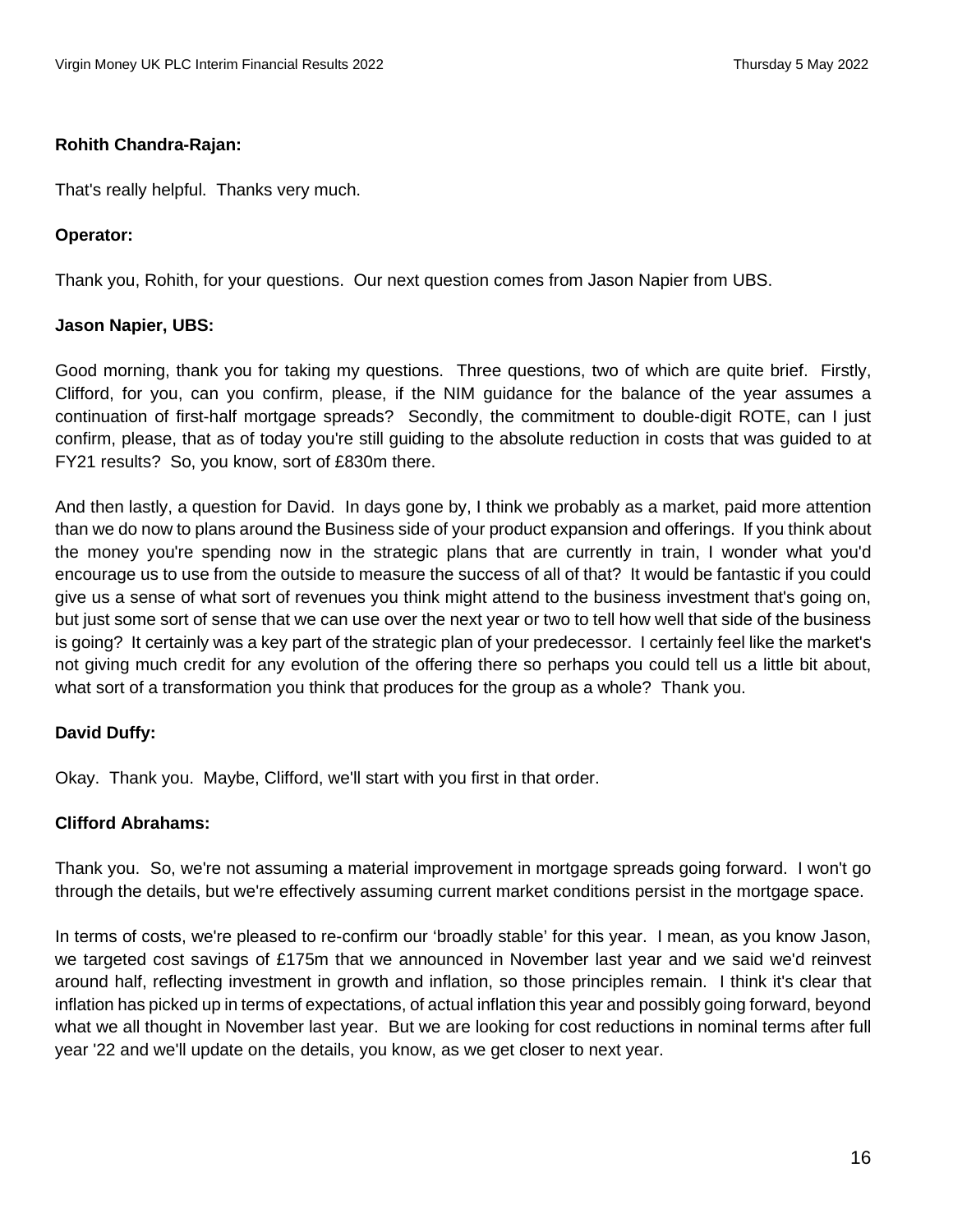#### **David Duffy:**

Jason, does that cover that point for you?

#### **Jason Napier:**

I guess it does, I suspect there will be some listening who would want more clarity about that, I think the guidance for '23 and '24 was very clear. That sounds like you know, the implication being that we're not going to be able to hit the sort of consensus numbers, but if there's nothing more to add?

#### **Clifford Abrahams:**

Well, no, I'm not commenting on, I'm not re-framing, I don't want to guide on consensus into next year, I'm making the point that we've seen inflation globally. I think we're been very careful to frame our cost outlook, so we're committed to the cost savings, we're committed to lowering overall costs, but we just need to recognise the realities of inflation picking up. Our target of 50% cost income ratio and below remains, because that underpins our ROE target and that's really our primary target. We have not given targets on cost in nominal terms beyond this year because we felt, frankly, that inflation was uncertain.

#### **Jason Napier:**

Got it. Thankyou.

### **David Duffy:**

Okay, and then, Jason, if I understood you on the business side of the bank, I'll make a couple of comments. The first is that we have predicted that we would see growth in the second half and we've started to see that. In the second, in the last quarter, we saw a 1% growth in net lending, and obviously there's a tail effect of the BBLs, et cetera, but we're seeing the underlying growth occurring. We've seen the BCAs double in the quarter, so you can see some underlying momentum in the business. Importantly, we've been net acquiring for a period of time now, which is different than our history in the SME space and that's a lot to do with the investment that we're putting in that you're talking about. The M-Track account and the dashboard that comes with that to facilitate the efficiency and time management of businesses around managing their cash flows and the broader balance sheet and then the Marketplace which we're bringing in later this year - they're the remaining pieces of innovation which we want to bring to bear.

And effectively you're giving a business -- just to be very simple about it -- a platform to connect most of the services that they use in their lives to a single dashboard to help them manage their businesses. That's been extremely well received, and that's what's driving the net growth in customers. So, when you talk about a 1 to 2 year horizon, Jason, on how to measure it, I don't want to give revenue forecasts; that gets into a difficult area, but I think net growth in customers in the business bank is going to be a key focus for us. So showing that we, on a national basis, with a rebranded national Virgin business bank and the technology, that we can generate significant growth in customers and attendant market share. So that's what we'll be focused on and I think within the context of that, over the next year or two, we will begin to talk about the income generation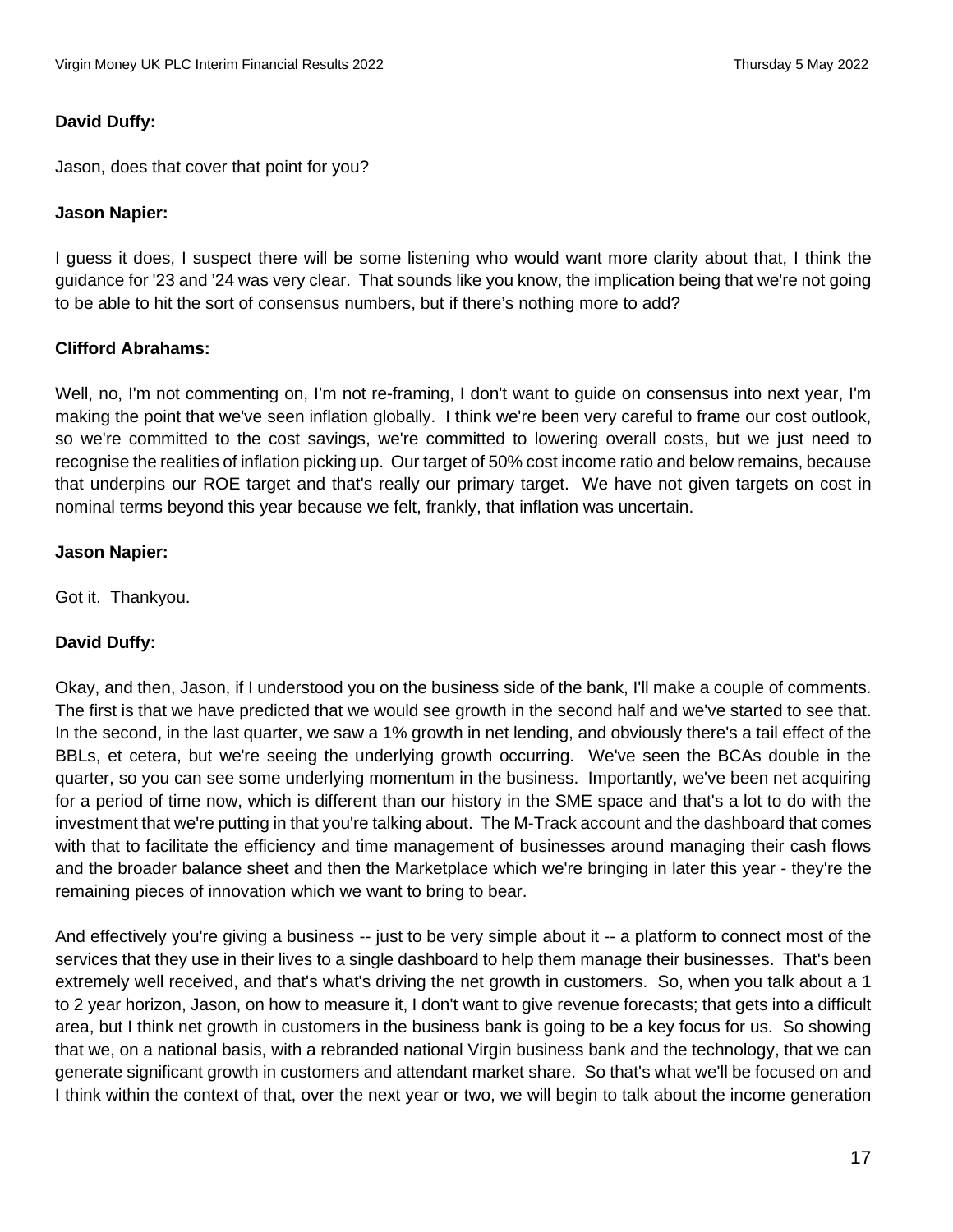associated with those and what type of income we're generating, but it's just a little early to say what that is yet. So I'd focus on customer numbers as an indicator of the effectiveness of our strategy and the returns we'll get on it.

## **Jason Napier:**

Thank you. And just a very brief follow-up. In terms of customer acquisition on the SME side, is the selling basically digital and broad-based marketing and word of mouth effort? Or is there something more direct that can be done to put the product in front of people and convince them to switch? Success and getting people to switch in business banking has been tricky in the past.

# **David Duffy:**

Yes, it has been tricky, Jason, I think you're right. But what I think what I've seen is a shift in that dynamic where it's a function of many of the things you're talking about, but it's also a function of digital marketing and above the line marketing, which we've done some of to start the process off. It's a powerful word of mouth association as well. We'll look to maximise all of those, but I think it is really coming down to the technology and the integrated nature of the offering, which I believe with the Marketplace rolling out, will be unique in the broader SME marketplace and business banking area.

As we get to the completion of that technology, we'll be heavily marketing it through digital channels and through our network and through our sector experts to make sure that customers understand the offering and how best to benefit from it. So that's why I think your horizon of 1-2 years is good - throughout the rest of this year, we're creating momentum, we're creating a story around it. I was speaking to somebody this morning in the media who talked about their business account, how much they were enjoying using it. It is an earlystage delivery of the technology, building momentum, showing net growth and I think that will compound over the next period of 1-2 years, but we will be able to probably effectively market it best when we complete the rollout of the Marketplace, which is in the next few months.

### **Jason Napier:**

Thank you.

### **Operator:**

Thank you, Jason, for your questions. We have our next question, comes from Jonathan Pierce from Numis.

### **Jonathan Pierce, Numis:**

Hello, good morning both. Two questions, please. The first one is on costs. There was a defined benefit pension credit of about £12 million in the first half, it sounds like there maybe a bit more in the second half as well. I'm guessing that is within the underlying expenses number. So how should we think about that on a full year basis - are we looking at 20 million quid benefit to cost there this year, that will disappear next year? So it would be helpful just to get a bit of guidance on that particular element of costs.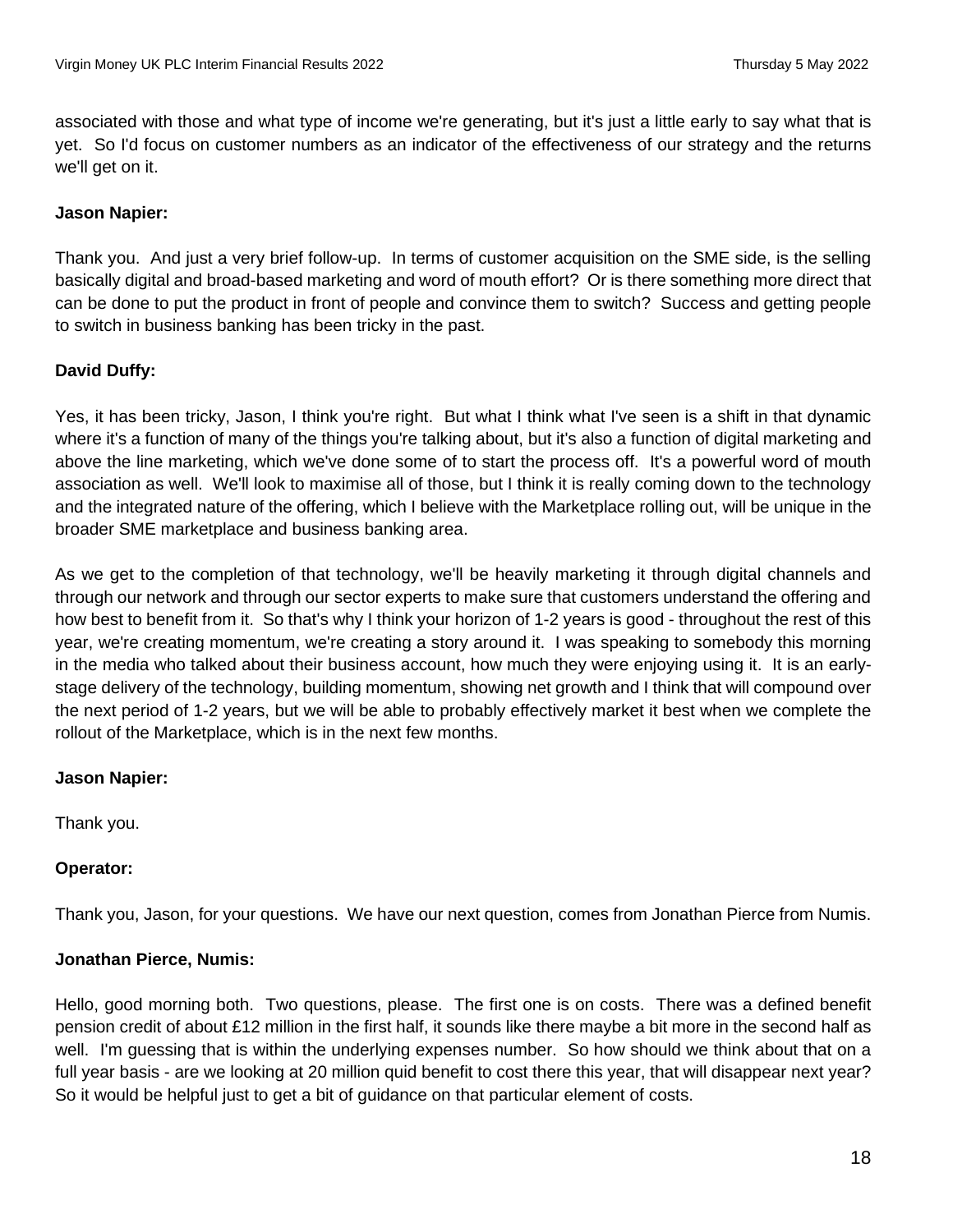The second question is on the savings accounts. When I look at the average balance sheet, you've paid 33 basis points on average in the first half, which I think is pretty much exactly the same as the rate you paid on those savings accounts in the second half of last year, which is slightly difficult to track what's going on with your savings in particular, because of the linked accounts and various movements we've seen there. But I was surprised that you've managed to hold the overall cost of those savings accounts dead flat H1 on H2 of last year. So, looking for a bit of help around what's been happening more recently - has that 33 basis points on those savings accounts been picking up appreciably of late or are you still managing in the mix to keep it at around that sort of level? Thanks very much.

# **Clifford Abrahams:**

Yeah, I think on cost of deposits, if you look at page 13, you can see that's continued to track down. I think that reflects some products we've had over time, some longstanding products that we've had, as well as the growth of relationship deposits and also where the competition has been. So you've seen we've been able to retain good levels of deposits, despite, if you like, lowish customer rates on deposits. What we've seen more recently, at the tail end of the period, is we're offering really good value, particularly for customers who bring their current account with us, and so our linked saver proposition pays 1% and actually we pay 1% up to £25,000. And what we're trying to do there if you like is offer the general customer, the man or woman in the street, a really good rate for up to £25,000 if they open a current account with us and so we can give them the full benefit of the Virgin relationship, cashback and so on, rather than, if you like, pricing up for people to bring lots of funds with them.

So that's our general approach. We do expect, we use this word "normalisation," but I think you're seeing the pickup in rates on deposits across the market as base rates have moved 65 basis points. We'll see what happens today in respect of another possible increase. So, I don't expect the cost of funds to take another lurch downward from here, but we are earning we think good spreads on those deposits given swap rates have moved up.

I think around pensions, I think there are a couple of things. You've highlighted the specific credit in the first half. I mean we do have a really well funded pension scheme, our surplus is around a billion. We have factored all of that into our guidance and taken a normalised approach to investment returns and management going forward. You know, I've worked elsewhere in other institutions where pensions has been a challenge. I'm really pleased; I joined the bank a year ago and inherited it - I'm really pleased that we're able to have a well-funded scheme to support our staff and our pensioners and that lends resilience, frankly, both to earnings and capital as we've maintained that and we can pick up further details in due course.

# **Jonathan Pierce:**

Okay, thank you for that. Can I just come back and follow up on the first points around deposits? There obviously is quite a big gap now between the rates that are being paid on the everyday saver and the linked accounts. To what extent are you starting to see any cannibalisation of the everyday saver towards those linked accounts?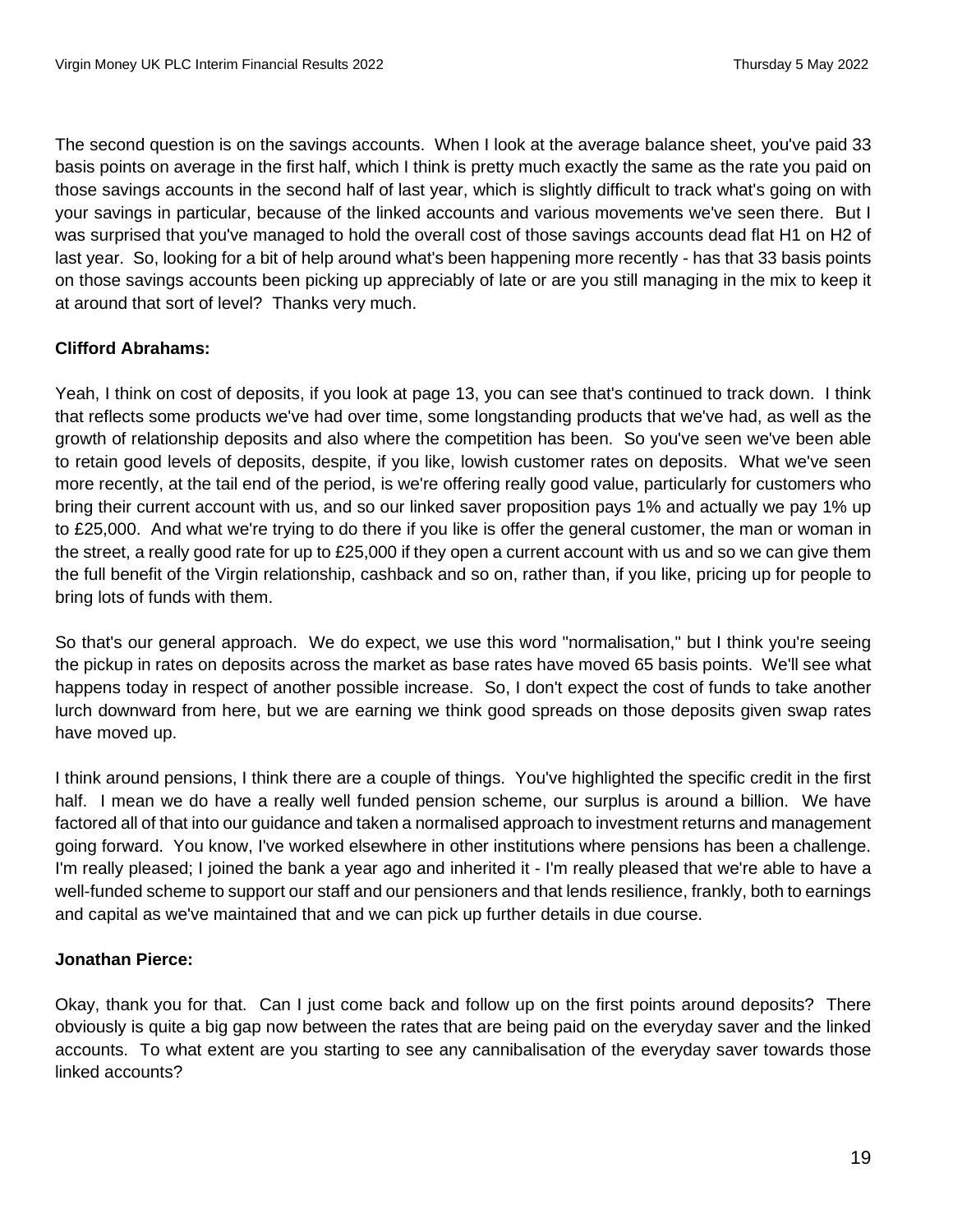### **Clifford Abrahams:**

Yeah, I mean I'm not going to get into details of pricing or behaviour, for obvious reasons. I think we are pleased to maintain our diverse funding mix. I think we're also pleased to offer, frankly, good value to our customers, which allows us to grow the franchise, as David said and we will manage our customer rates accordingly to balance that sort of, call it our P&L, but also offering good value to customers to grow the franchise. I do think the last six months or so have been unusual, I use the word 'sticky' if you like, but that's stickiness across the sector, not just us, I think is reflected in the deposits that have been built up by everybody during COVID and also the fairly modest growth in overall assets. So, you know, banks have not needed to source additional funding to grow their asset side. I think I think those factors could unwind, are likely to unwind or normalise, which is what we factored into our guidance.

### **Jonathan Pierce:**

Okay. Thank you very much.

### **Operator:**

Thank you, Jonathan, for your questions. We have our next question from Andrew Coombs from Citi.

#### **Andrew Coombs, Citi:**

Hi, good morning. I was tempted to ask another question on interest margins, but I think you've been pretty explicit there in your outlook, so perhaps I could revisit capital and buybacks and then a question on unsecured as well. On capital and buybacks -- I know Grace touched upon this earlier in her question, but if you look at the comments that you provided, you seem to state you plan to be above the 13% to 13.5% target in the near term given uncertainties. At the same time, you talk about supplementing the 30% payout ratio with buybacks. Just so we can try and drill down into this, both in terms of timing and magnitude of buybacks, would you like to provide any framework for what the 'above' near term means in terms of quantity? Is it 14%? Is a 14.5%? Anything you can say that would be useful.

And then second question just on unsecured. Thank you for slide 36 in the presentation, which contains a lot of useful detail. I'm taking that detail in hand, but also the adjustment you put through on the PMA for cost of living crisis. I note that you talk about 19% of balances maturing from the promo period in the next six months, you also emphasise the point your customer profile is a higher quality than the industry average. I'm interested to know more and your thoughts on what you expect to see once those promo periods end, whether you do think you'll see a slightly different experience from what you'd see in the past, given the economic backdrop. Thank you.

### **David Duffy:**

Thanks, Andrew. And I'll leave it to Clifford to give you some colour on the first point. But just again, really reiterate the comment. From my own perspective, again, we look at this in all of the moving parts being part of the consideration and the buybacks, best way to describe it is, the team as well as I, are very open minded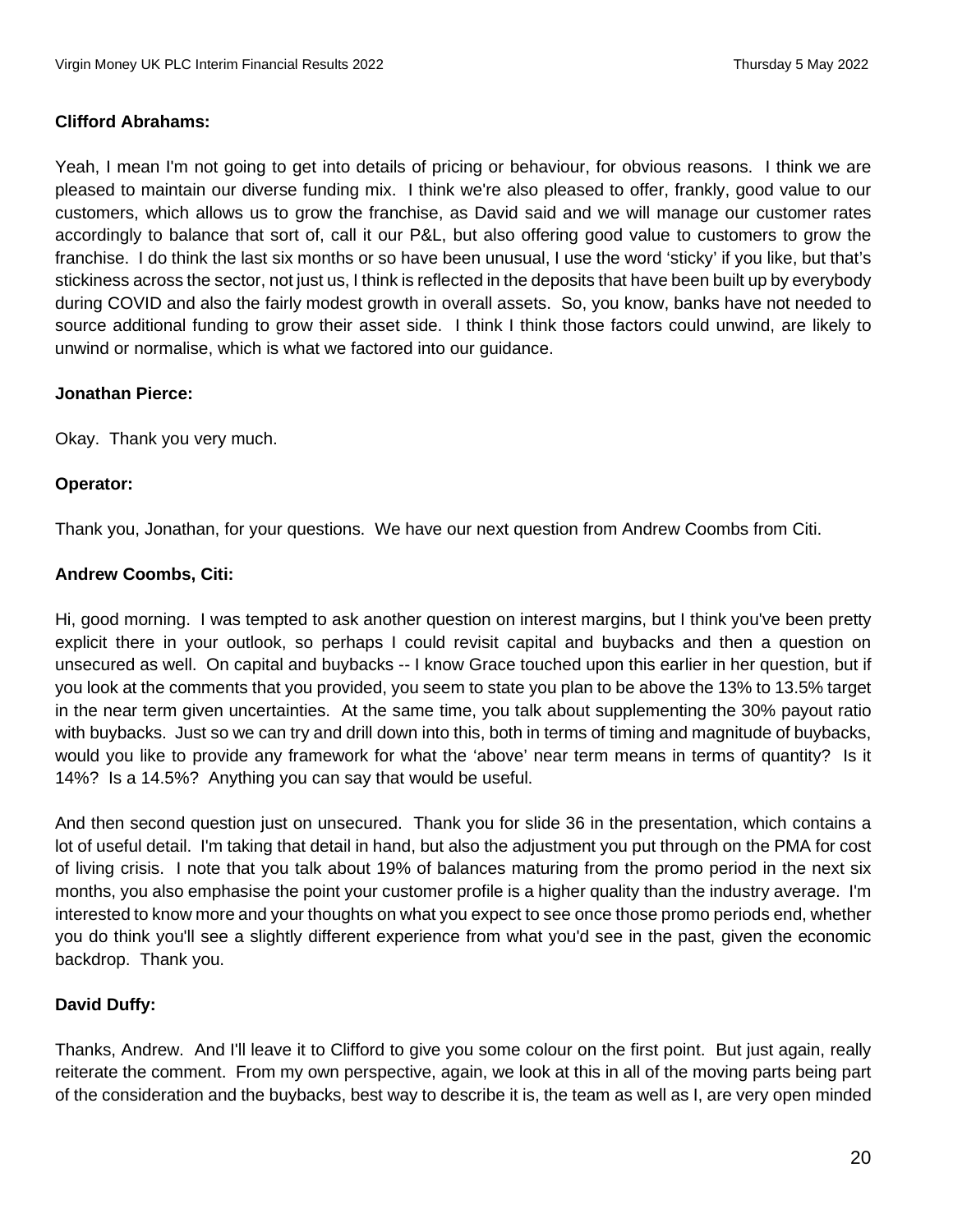and look at the buybacks as something which we would be willing to consider, of course and so, I don't want to create any negativity around that. It's really quite a positive dimension that we've moved our capital dividend ratios and the announcements of that into the clear domain of the 30% and consider it as potentially supplemented by buybacks. And I think it is just a judgment, as I said, about the broader environment. It's a strange environment to find yourself in where we had a day off from COVID and then there was a Ukrainian war, and then there's the cost of living crisis and all the attendant rising interest rates into a slower growth environment. So we just want to have a look for a period of time and that'll affect the timing judgment, but I think you should be clear that we have a positive view on buybacks. It is really a question of balance and making sure that we understand some of that uncertainty I referred to earlier and its trend. But I don't know if there's anything else you wanted to add on that?

# **Clifford Abrahams:**

Yeah, it's just timing. I mean, we've not ruled out any specific time or window, it's really linked to that current uncertainty. We guided to the interims as the general period because we wanted to make the point that ACS, all the stress tests are really quite important. But around that, we've not ruled out any timing and we keep things actively monitoring. I don't know about you but I'm still glued to events in Ukraine from a personal point of view, but it clearly ripples across the global economy and we need to be, frankly sensible about that. So we'll keep all of that under active review.

I think in terms of magnitude, I'm just trying to reflect on, I think if we said, if it was 14.5%, then that's only a touch below where we are today, right, at 14.7%. I'm not going to put a figure on it, but if you like, the question behind the question is - any possible buyback, don't assume it's a sort of a oner that takes us down to 13.5% in the short term, right. We've managed expectations carefully around timing in particularly in the very near term given the current uncertainty and around magnitude. So, we would expect to operate above the target range and that would still leave room for a buyback, when the Board felt it was wise to do so. I think that was capital and buybacks.

I think in terms of the 19% and unsecured, I think when we look at our trends, that figure is not meaningfully different, so that, call it around 20%. I think we've been one of the leaders in that balance transfer product, that's worked out really well for us. I think part of that reflects competition and where others are and we've been able to grow the book through that means really quite strongly over the last 6 to 12 months. Those promos extend beyond the short term, so that 19% you referred to relates to business we've written somewhat in the past. The book is very stable. We take a prudent assessment of our customers, but also their behaviour at the end of the promo period and we've been operating well within those assumptions. So, I think we're feeling good about the growth of that business. That business has been able to trade quite nimbly through COVID and we're really pleased about the prospects of some of our newer propositions that will come to market that will sustain that growth. So you'll see that growth continue, but perhaps be more broadly based away from that BT proposition that's delivered so well for us in the last few quarters.

# **Andrew Coombs:**

Thank you.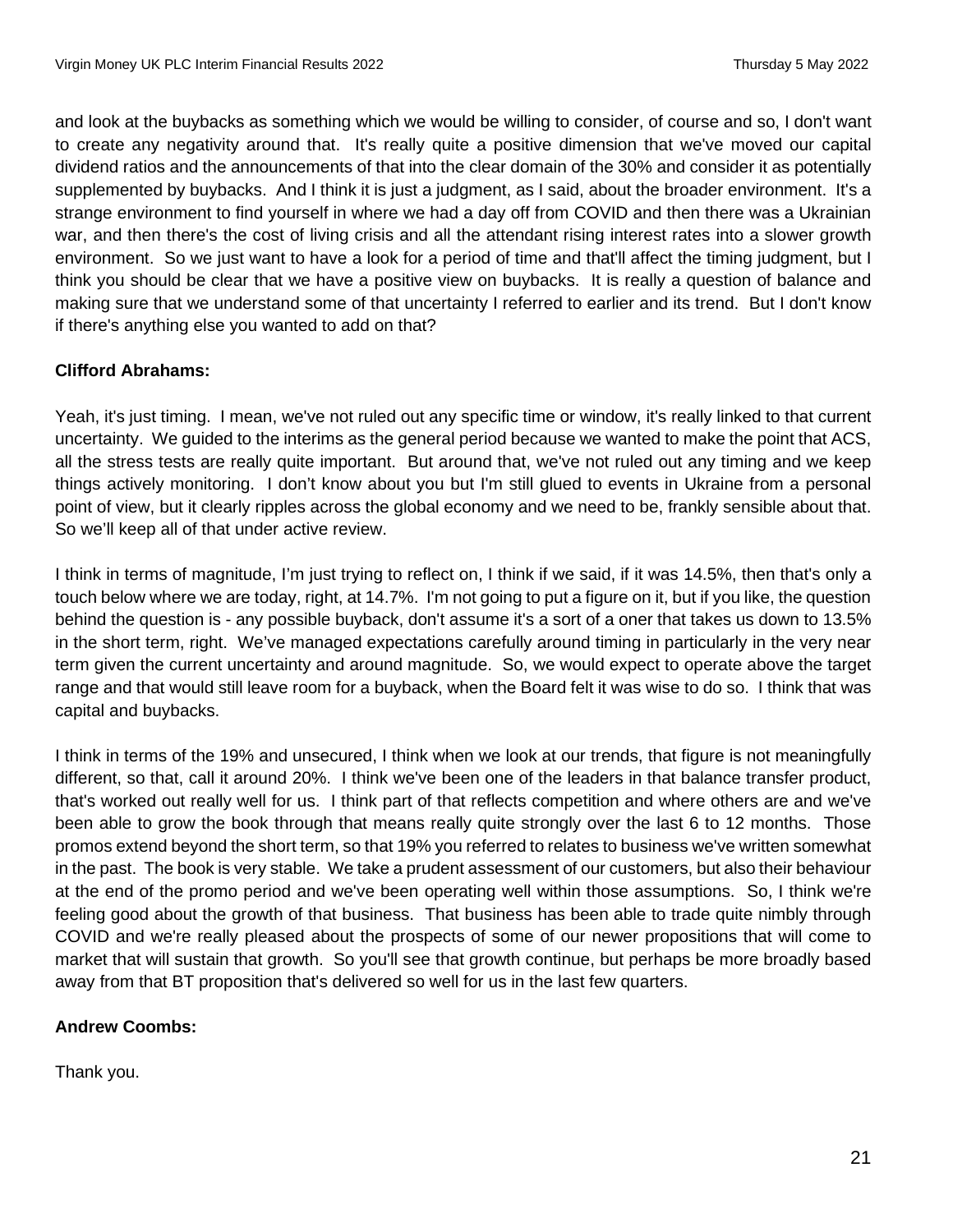#### **Operator:**

Thank you, Andrew, for the questions. We have our next question, comes from Robin Down from HSBC.

### **Robin Down, HSBC:**

Good morning. I think it was mentioned earlier, the stock has gone down 5% on the back of this results presentation and I think there's two or three messages and I just want to confirm with you that these are the messages that you wanted people to take away from today. One is that the buyback could easily not take place until mid-way through next year because, frankly, is the uncertainty going to kind of suddenly disappear in the next couple of months before your Q3, you know, probably not.

The second one is on costs. It feels like you're intimating that there may be some upwards inflation there for future years that we need to factor in. And the final message seems to be on this margin side. You've got the range of 180 to 185, you're telling us that in effect, we could be as low as 180 for the year, which I think implies about 177 for the second half, which starting from 189 in Q2 suggests the exit rate for this year could be as low as around 170 or the high 160s. Am I correct - are those the three messages that you think we should be taking away from this set of results?

### **Clifford Abrahams:**

I think that, maybe taking a step back perhaps, we feel good about our results that we've delivered - so the current set of results. And we've delivered on, at the risk of sounding defensive from, let's call it the bear points, you know we've delivered on our strategy, we've delivered on our cost guidance that we gave at the full year and we're pleased to upgrade our NIM guidance materially, restart the dividend in a sustainable way, and announce the prospects of a buyback when conditions are right. So, I'm not going to speculate on what was going through the minds of investors that have traded in the last 20 minutes or so, but I think from a buyback perspective, I think David has commented fully on the appetite for buybacks when conditions persist, we have not ruled anything out ahead of the midyear next year and so watch this space.

I think around costs, I find it -- again don't want to be too defensive, but it would seem odd if pointing to higher inflation came as news, given what our political leaders had been talking about over the last few months. So, I think inflation is a fact of life, notwithstanding that, we're pleased to confirm broadly stable for the full year. We see inflation as something to manage but we can't defy gravity in that sense. I would point out, one flipside of inflation is interest rates going up and we've spent quite a bit of time on this call looking at the benefits of that which would flow through to subsequent years and consequently underpin our confidence regarding the cost income ratio, which will deliver the returns that we're all looking to see.

I think on margins, we've given a range. I think it's sensible to give a range on NIM given the assumptions regarding that we're one player in the mortgage market and one player in the deposit market. We're pleased with the performance and the tactical judgments we've taken in the last quarter or two and we'll look to trade sensibly through the rest of the year, whilst safeguarding the franchise and doing the right things for our customers.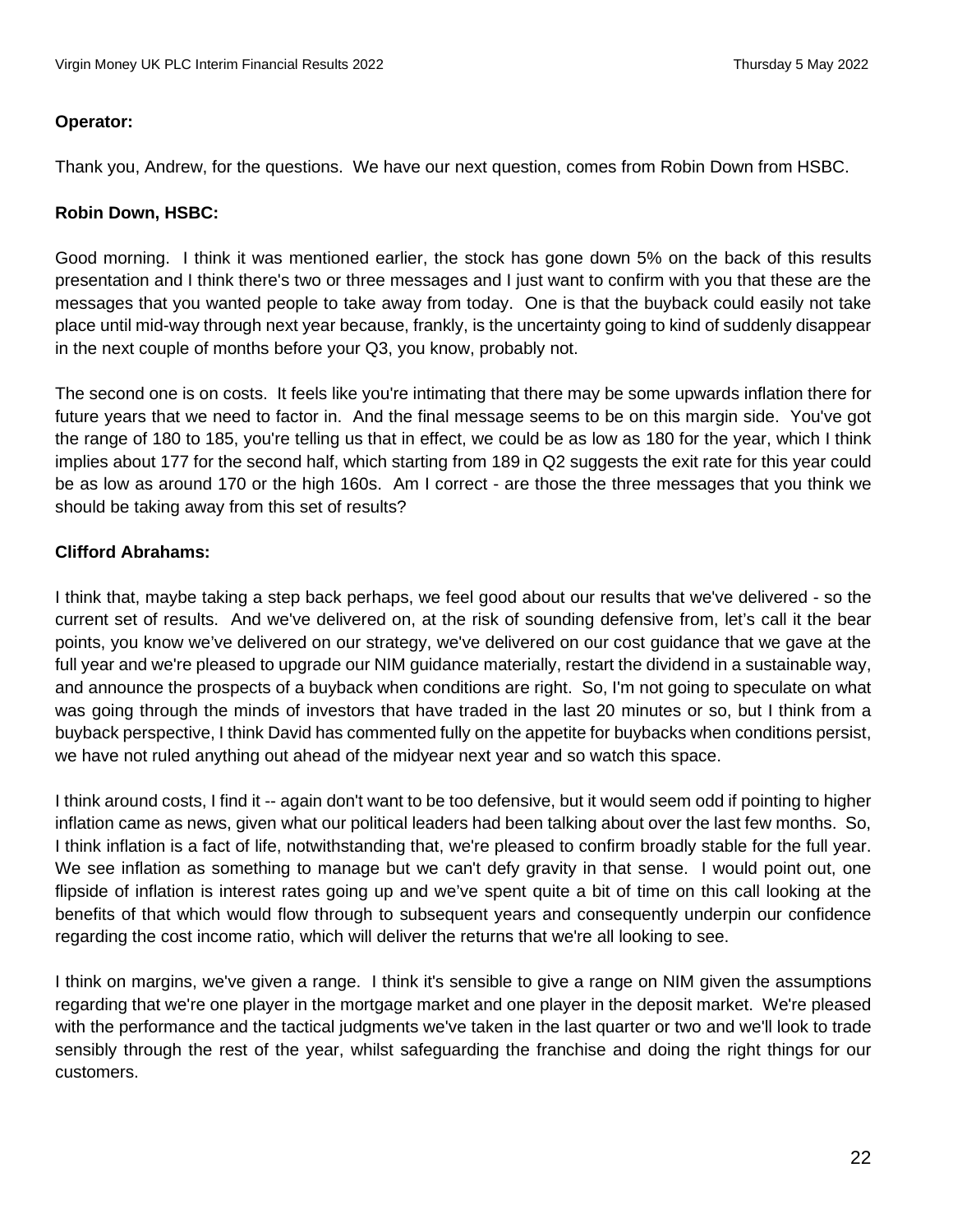### **Robin Down:**

If I could just come back, I think you're exactly right, Clifford. I think it is sensible to give a range, but the range doesn't feel sensible, in the sense that, it's just simple maths that if you're telling us you seriously could be down kind of 180, 181, it is implying an exit rate for this year that could be down as low as 170, so an almost 20 basis point decline from Q2 against a rising rate backdrop. I suspect you would be horrified if we actually came out with that outturn.

### **Clifford Abrahams:**

Look, I think draw your own conclusions from the assumptions I've guided to. I mean, what management do is give guidance. Guidance is based on judgments at the time, if interest rates move in a particular direction, for example, we benefit from the structural hedge. If interest rates were lower than current markets indicate, that will drive the NIM going down and then we'll have the conversation in six months' time, 'Why did you miss your guidance'? So we're happy to provide guidance, we're clear on the assumptions. We have been somewhat prudent in the past and have been pleased to upgrade on NIM, which we're doing again today, and I'm hoping you're right, but, you know, hope is not a strategy. We've got conviction in the guidance that we've set out and looking forward to having this conversation in six months' time.

#### **Robin Down:**

Great. Thank you.

### **Operator:**

Thank you, Robin, for your questions. We have our next questions comes from Chris Cant from Autonomous.

#### **Chris Cant, Autonomous:**

Good morning, thanks for taking my questions. One on NIM and NII and one on capital, please. So on the margin, I guess just to follow on somewhat from Robin's question and additional clarification. Within your NIM guidance for the year, are you assuming that the deposit beta, the pass through of rates for the rate hikes that have already happened, is in line with the, I think, 50% or so baked into your sensitivity guidance? So we've obviously had very limited pass through at an industry level in the first half, are you assuming that in the second half, the rate hikes that have already passed, you will see the beta for those hikes increase to something akin to your sensitivity? That would be the first question because I think that's quite a different assumption from essentially every other UK bank. And then related to Robin's point, you have given this NIM range, you say you have conviction on your guidance. Do you have conviction that you won't be above the upper end of that range? That would be a subsequent question.

And then on capital, I'm sort of struggling a little bit with the commentary here. So your MDA is 8.7%. I appreciate the world is uncertain, but you just passed a very severe stress test, the end result of that process is you've cut your capital target range. Your capital target range is way above your MDA, your MDA is lower than most of your domestic peers, and you have a similar target and you currently have more capital than a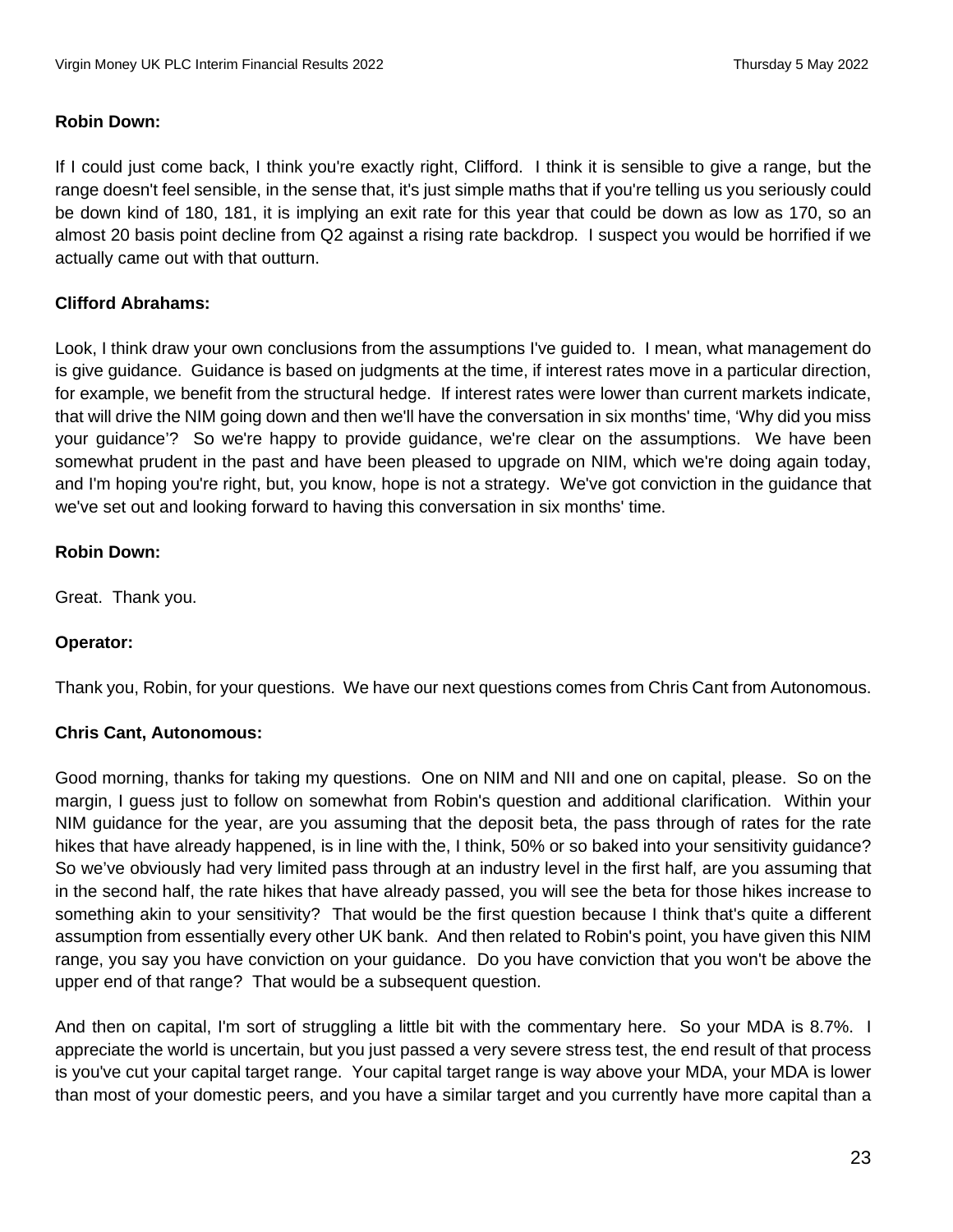couple of your large domestic peers who are systemic institutions. Why is it that you have such a high level of conservatism and do you think that that conservatism over time has been good for shareholders? I'm less speaking about an immediate buyback decision there and more about the fact that during 2020 and 2021, you opted not to grow mortgages during probably the richest pricing of the last 10, 15 years as a consequence of your capital conservatism. Do you think that your conservatism is actually beneficial to shareholders over time? Thank you.

# **David Duffy:**

Thanks Chris. Maybe I'll make one comment on the general conservatism and capital and shareholders. I think the position we have had has been one of coming out into an IPO in volatile markets, being met with Brexit shortly thereafter, doing an acquisition, integration, rebranding of three institutions, and then coming out of that straight into COVID and COVID version two and at the same time having to move into the universe of Tier 1 status and do capital stress tests, et cetera, all of which were highly variable and unknown outcomes until we had executed on our path through all of those items. So I think our conservatism has been natural and I think advised in terms of a positive strategy to successfully achieve the outcomes we have done with regulators and others, and then to be able to move back into a dividend plus buybacks curve in this first year, which is what we had intended, so I think we would look at it slightly differently, Chris.

And then to the specific underlying point of a mortgage conservatism. As I said at the beginning, we had an overweight book, we were open in the last number of results sessions talking about the size of that book and that was at 80% of our total asset profile and that we wanted to re-weight that gradually over time. And so optimising the balance sheet with targeting growth in the higher margin areas for the future, we felt was a positive long-term strategy and not to be funny about it, but I think we're coming into a world where that margin strategy will be beneficial.

So, of course, everyone can have a view on this. From where I sit as a CEO going through that environment, I think those were necessary steps we had to pursue and to Clifford's point, I think we've arrived at a dividend profile with an option on buybacks and a strong performance in the business with great investment going into our digital strategy, which I believe will lead to really good growth potential in the future. So if I look at the profile of where we're going, I think investors going forward will be well-served by the strategy we have adopted. But let me just hand over to Clifford just because there are some more detailed comments in there, you might want to make comment on as well.

# **Clifford Abrahams:**

Yeah. So I'm probably going to repeat what I said earlier. Our general approach, or our assumptions on interest rate sensitivities, the deposit pass through of around half, which is I think, in line with other banks, we've clearly outperformed that as a sector from a shareholder point of view in the last six months or so. So I'm not suggesting that unwinds but as we look forward, I think there are a couple of things, one is we are assuming the normalisation of the deposit market; I don't want to comment on products and specific products, and specific deposit rates, but I think markets will normalise. And the principle of some of the benefits from rising rates comes through, some of it is hedged, the other 50%, and some of it relates to the lag, so in a rising environment, there's a lag, we've seen that lag, and I think it's sensible to assume that that lag eventually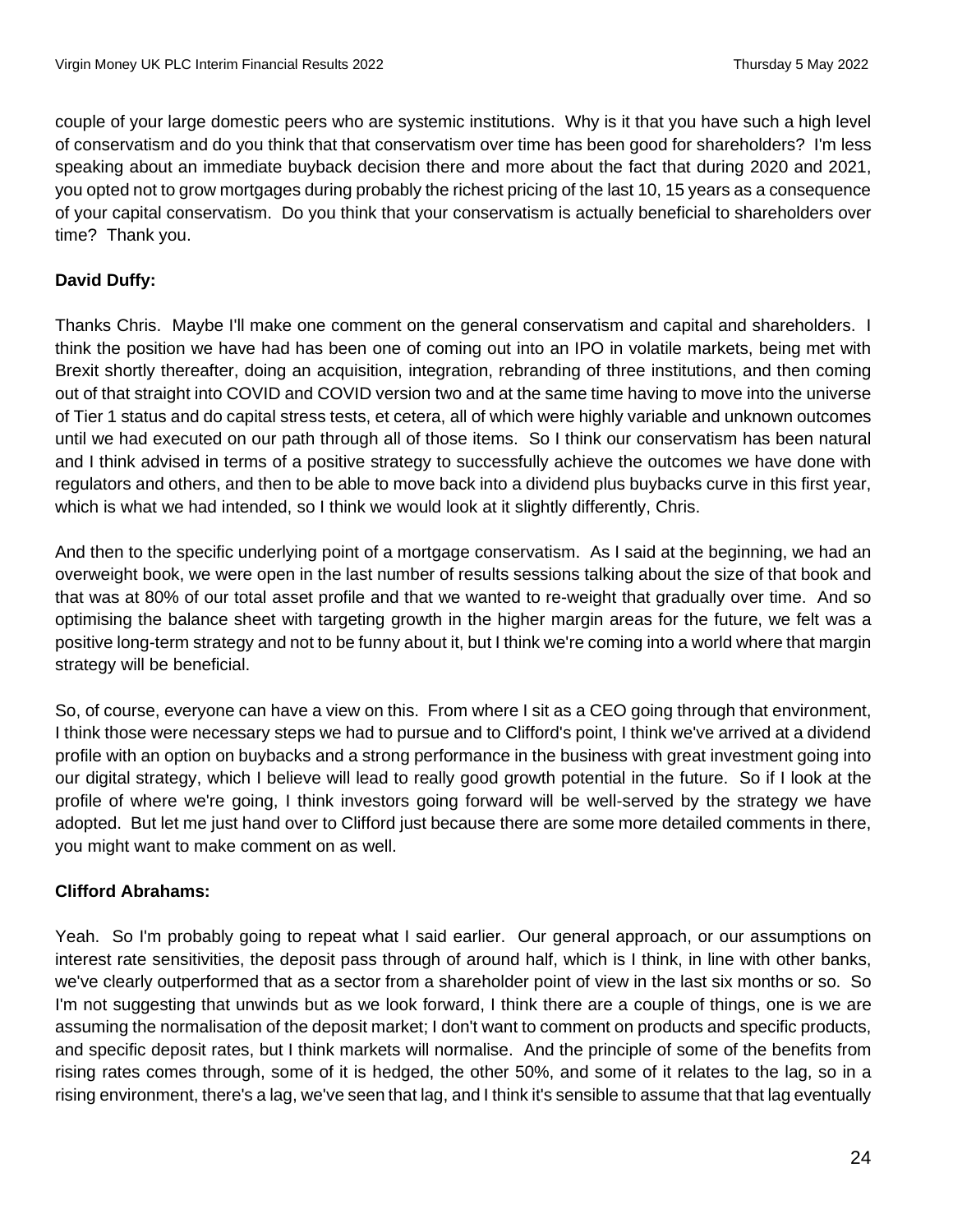expires. So we've taken a general judgment over our guidance, we've heard the prudence from some of the commentators on this call. We strive to outperform - both targets and guidance, but we think the best way of dealing with the interest that we get is to be clear on our guidance and clear on the assumptions underpinning that guidance.

## **Chris Cant:**

So just to be clear, you said you're not assuming that the betas on the rate hikes that have come through change, but you're assuming a normalisation, and within that there are some rate changes, but you won't comment, so that sounds like you're assuming the pass through for the rate hikes that have happened prospectively changes, i.e. even assuming no further rate hikes, you will be passing on higher rates for the rate hikes that have already happened as part of that normalisation.

### **Clifford Abrahams:**

Bluntly I've not got into the details that you're, with respect, requesting. What we've done is assume that normalisation in the market. This notion -- I don't want to sound critical -- of automatic pass through, I mean, we've seen rate rises sequentially over months, including some really quite recent, in the real world, all these things happen with a lag that reflect banks funding positions and the competitive market. So there isn't a sort of mechanical approach, notwithstanding perhaps what some peers talk about on analyst calls. So we operate in the real world, we want to maintain a stable funding base, grow the franchise, support our customers. Going forward, I think the right assumption is, we'll call it, a more normalised one. We do that bottom up, we take a view and then we present guidance which we explicitly say has some prudence in it and we'll strive to outperform it.

### **Chris Cant:**

And in terms of the conviction on the NIM range, what's your conviction that you don't end up beyond the top end of that range?

### **Clifford Abrahams:**

I hope we won't be below, I'm not ruling out that we're above. I see where swap rates, for example are, but I don't, you know, I'm just one observer and it's possible they're higher, for example.

### **Chris Cant:**

Okay, all right. Thank you.

### **Operator:**

Thank you, Chris for your questions. I will now hand it over to David for final comment.